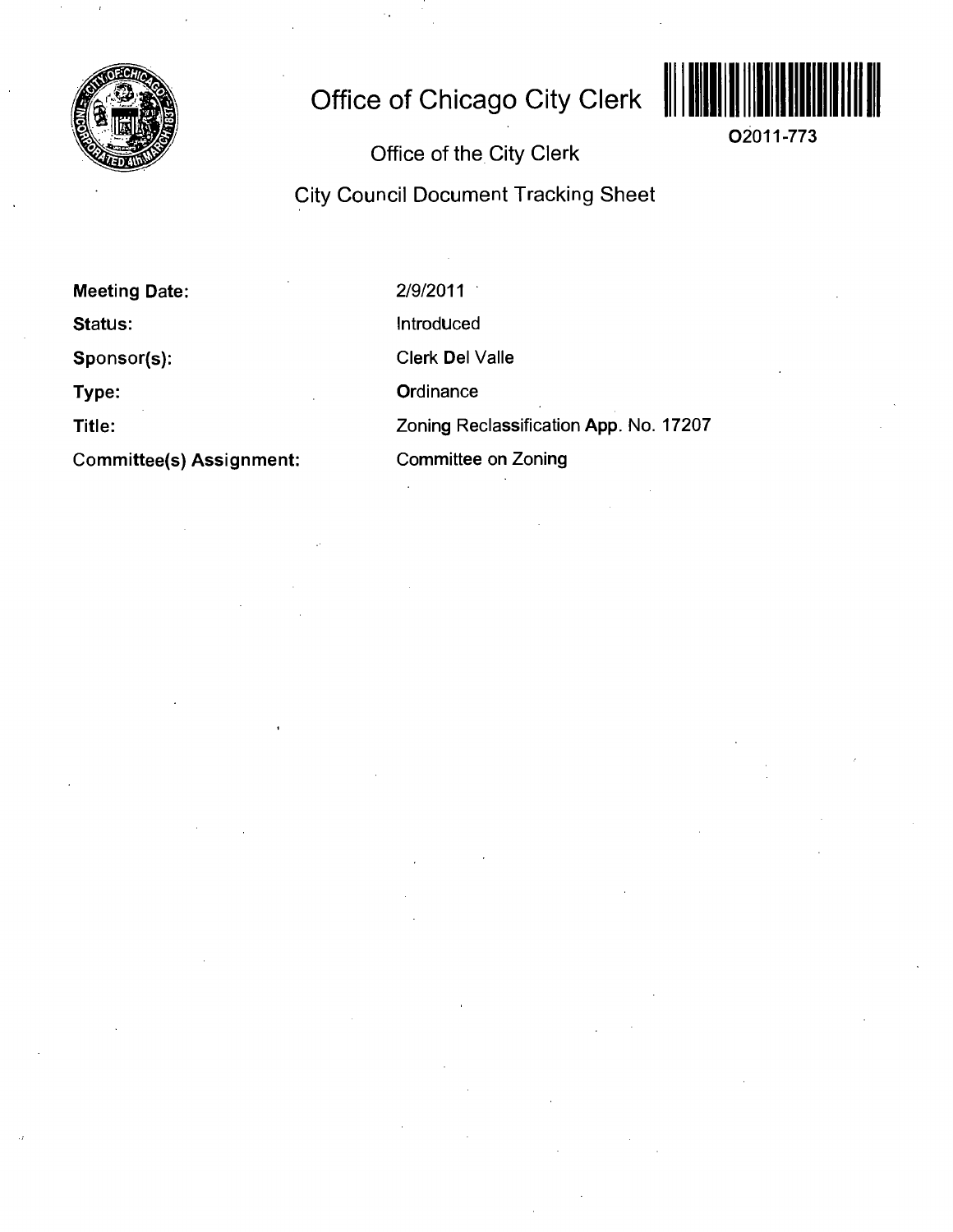$#11201$  $147-0478$ 

## **... i l Y OF CHICAGO**

 $\Delta\omega$  and  $\omega$  is a simple

## APPLICATION FOR AN AMENDMENT TO THE CHICAGO ZONING ORDINANCE

÷,

| i. | ADDRESS of the oroperty Applicant is seeking to rezone:                                                                                                                                                                                                               |  |  |
|----|-----------------------------------------------------------------------------------------------------------------------------------------------------------------------------------------------------------------------------------------------------------------------|--|--|
|    | 1913 W. 21st Street, Chicago, IL 60608                                                                                                                                                                                                                                |  |  |
| 2. | Ward Number that property is located in: 25th Ward                                                                                                                                                                                                                    |  |  |
| 3. | APPLICANT Eduardo Morales                                                                                                                                                                                                                                             |  |  |
|    | ADDRESS 701 S. Western Avenue                                                                                                                                                                                                                                         |  |  |
|    | CITY_chicago STATE_IL ZIP CODE_60612                                                                                                                                                                                                                                  |  |  |
|    | PHONE 773-639-9212 CONTACT PERSON Eduardo Morales                                                                                                                                                                                                                     |  |  |
| 4. | Is the applicant the owner of the property? $YES$ $X$ NO<br>If the appheant is not the owner of the property, please provide the following information<br>regarding the owner and attach written authorization from the owner allowing the application to<br>proceed. |  |  |
|    | ADDRESS                                                                                                                                                                                                                                                               |  |  |
|    | CITY STATE ZIP CODE                                                                                                                                                                                                                                                   |  |  |
|    | PHONE CONTACT PERSON                                                                                                                                                                                                                                                  |  |  |
| 5. | If the Applicant/Owner of the property has obtained a lawyer as their representative for the<br>rezoning, please provide the following information:                                                                                                                   |  |  |
|    | ATTORNEY                                                                                                                                                                                                                                                              |  |  |
|    | ADDRESS CITY CITY                                                                                                                                                                                                                                                     |  |  |
|    | PHONE FAX FAX                                                                                                                                                                                                                                                         |  |  |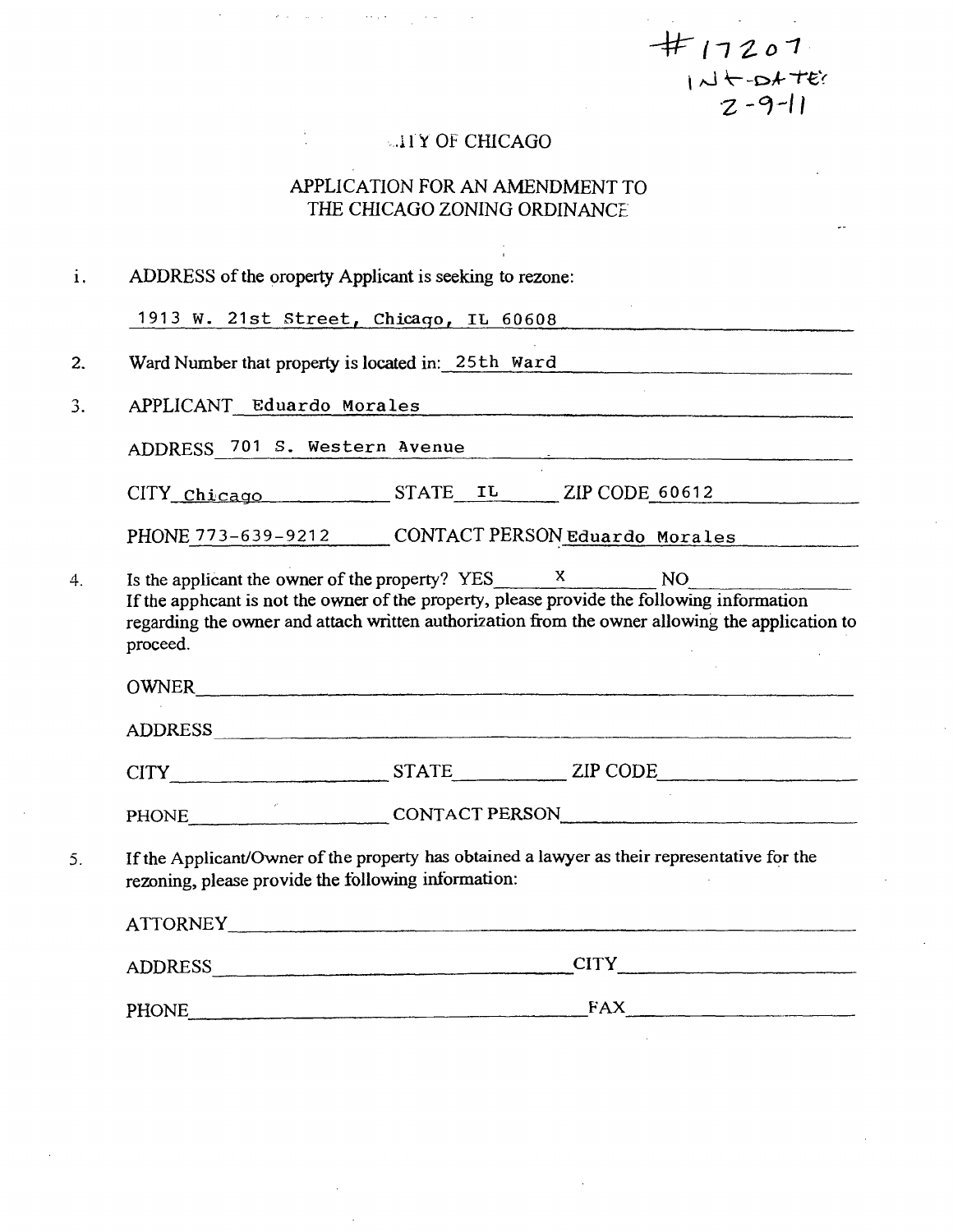#### **ORDINANCE**

#### BE IT ORDAINED BY THE CITY COUNCIL OF THE CITY OF CHICAGO:

SECTION 1. Title 17 of the Municipal Code of Chicago, the Chicago Zoning Ordinance, is hereby amended by changing all of the RT4 Residential Two-Flat, Townhouse and Multi-Unit District symbols and indications as shown on Map No. 4-H in the area bounded by

> West 21<sup>st</sup> Street; a line 125 feet west of and parallel to South Wolcott Avenue; the public alley next south of and parallel to West  $21<sup>st</sup>$  Street; a line 150 feet west of and parallel to South Wolcott Avenue,

to those of a Cl-2 Neighborhood Commercial District.

 $\sim$ 

SECTION 2. This ordinance takes effect after its passage and approval.

Common Address of Property: 1913 W. 21<sup>st</sup> Street

 $\sim 10^{-1}$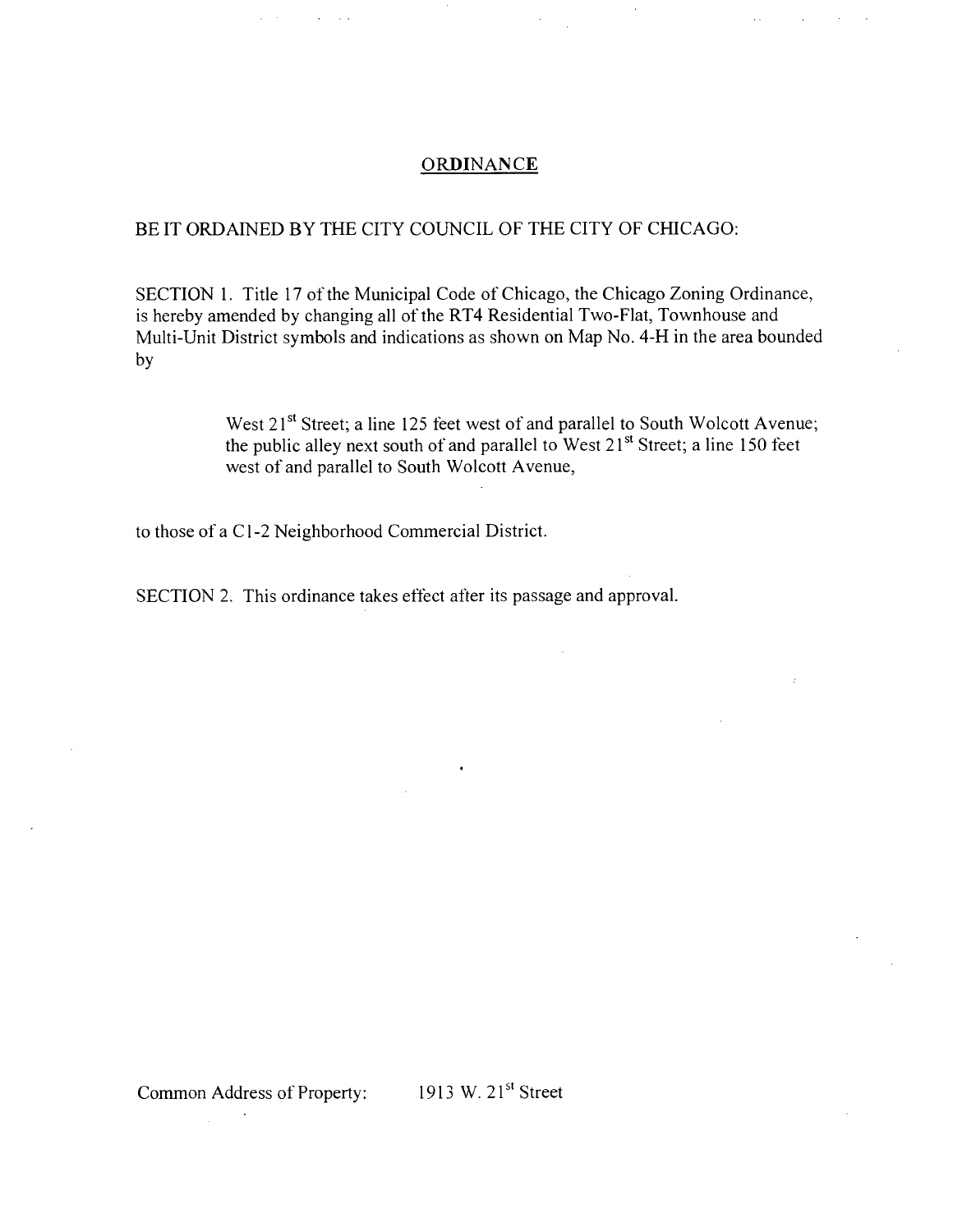|     | If the applicant is a legal entity (Corporation, LLC, Partnership, etc.) please provide the names<br>of ali owners as disclosed on the Economic Disclosure Statements.                                                                                                                                                                                                                                      |
|-----|-------------------------------------------------------------------------------------------------------------------------------------------------------------------------------------------------------------------------------------------------------------------------------------------------------------------------------------------------------------------------------------------------------------|
|     |                                                                                                                                                                                                                                                                                                                                                                                                             |
|     |                                                                                                                                                                                                                                                                                                                                                                                                             |
| 7.  | On what date did the owner acquire legal title to the subject property? October 2010                                                                                                                                                                                                                                                                                                                        |
| 8.  | Has the present owner previously rezoned this property? If yes, when?<br>NO.                                                                                                                                                                                                                                                                                                                                |
| 9.  | Present Zoning District Rt4 Proposed Zoning District C1-2                                                                                                                                                                                                                                                                                                                                                   |
| 10. | Lot size in square feet (or dimensions) $25.02$ ft x 126.32 ft (3,160 Sq Ft)                                                                                                                                                                                                                                                                                                                                |
| 11. | Current Use of the property Non conforming two (2) story building<br>with commercial storefront at ground level and DU at second                                                                                                                                                                                                                                                                            |
| 12. | Reason tor rezoning the property<br>To establish Administrative Office for General Contractor at<br>ground level commercial Storefront.                                                                                                                                                                                                                                                                     |
| 13. | Describe the proposed use of the property after the rezoning. Indicate the number of dwelling<br>units; number of parking spaces; approximate square footage of any commercial space; and<br>height of the proposed building. (BE SPECIFIC)                                                                                                                                                                 |
|     | No new construction. Building will remain a is with commor-                                                                                                                                                                                                                                                                                                                                                 |
|     | cial storefront at ground level and one (1) dwelling unit                                                                                                                                                                                                                                                                                                                                                   |
|     | at second level Three (3) off-streot-parking-spaces aro-provi-<br>provided. CONVERT IST FLOOR STOREFRONT TO GENERAL CONTRACTOR Office.                                                                                                                                                                                                                                                                      |
| 14. | On May 14 <sup>th</sup> , 2007, the Chicago City Council passed the Affordable Requirements Ordinance<br>(ARO) that requires on-site affordable honsing units or a financial contribution if residential<br>housing projects receive a zoning change under certmn circumstances. Based on the lot size of<br>the project in question and the proposed zoning classification, is this project subject to the |

 $\sim 10$ 

 $\sim$   $\sim$ 

 $YES$  NO  $x$ 

 $\frac{1}{2} \left( \frac{1}{2} \right)$ 

 $\mathcal{L}^{\text{max}}_{\text{max}}$  ,  $\mathcal{L}^{\text{max}}_{\text{max}}$ 

 $\mathcal{L}^{\text{max}}_{\text{max}}$  and  $\mathcal{L}^{\text{max}}_{\text{max}}$ 

 $\mathcal{O}(n^{2} \log n)$  , where  $\mathcal{O}(n^{2} \log n)$  is a sequence of  $\mathcal{O}(n^{2})$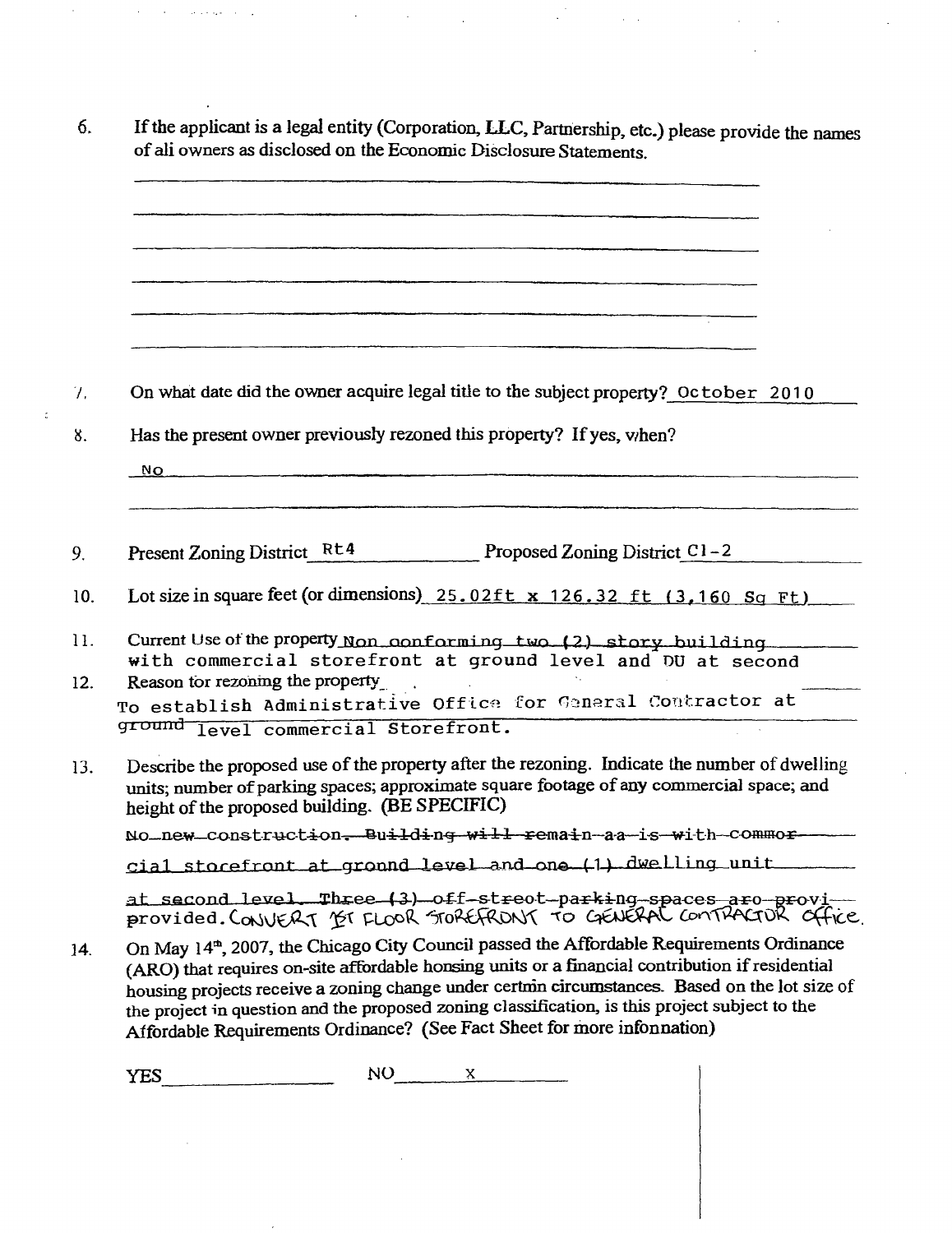## COUNTY OF COOK STATE OF ILLINOIS

Eduardo Morales being first duly sworn on oath, states that all of the above statements and the statements contained in the documents submitted herewith are true and correct.

 $\overline{O}$ 

Signature of Applicant

Subscribed and Sworn to before me this day of  $\sqrt{4N} J A \sqrt{4}$ , 20 | OFFICIAL<br>CLAUDIA HE<br>NOTARY PUBLIC - ST. TE OF ILLINOIS MY COM XPIRES:04/10/12 Notary Public

## For Office Use Only

Date of Introduction:

File Number:

Ward: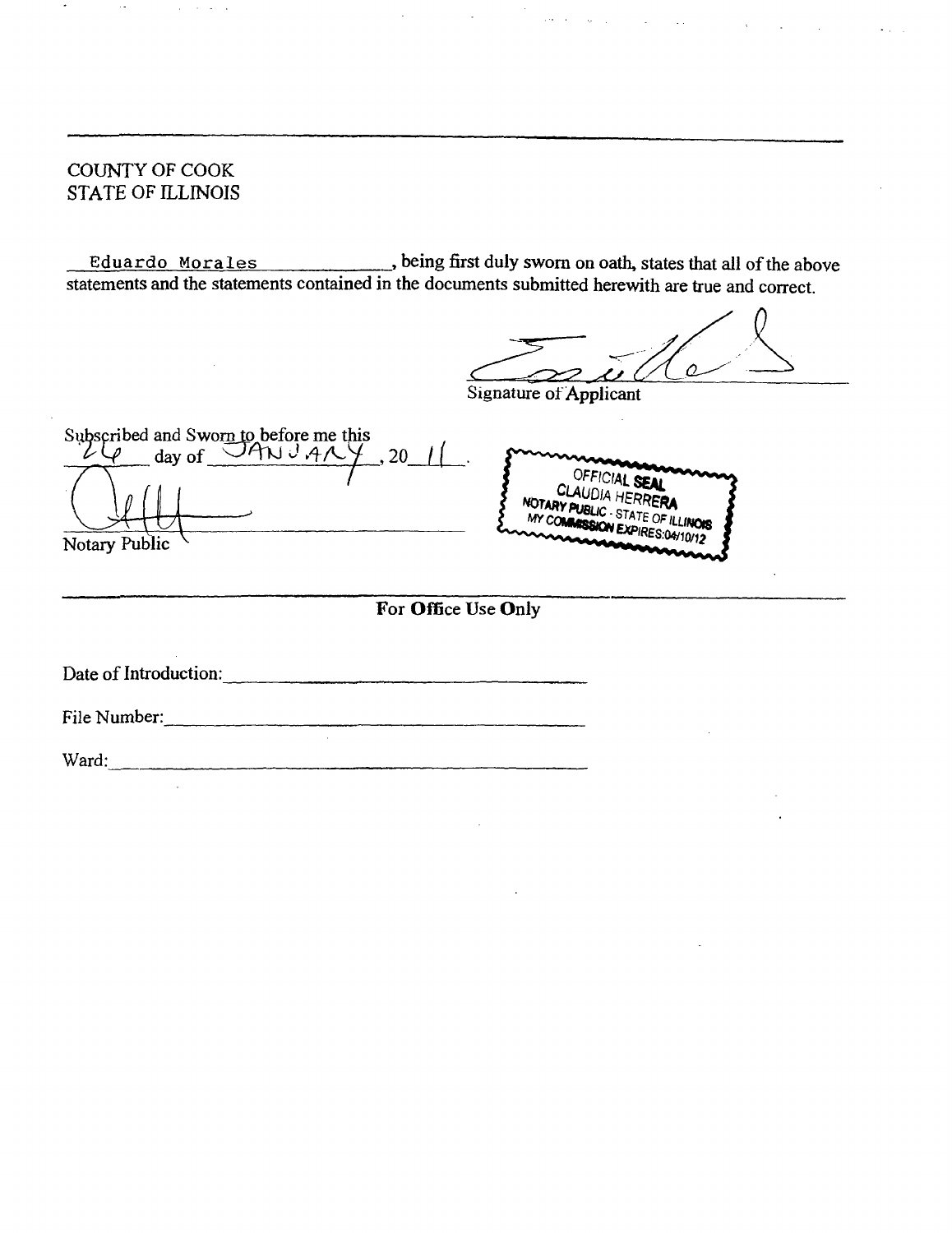## "WRITTEN NOTICE" FORM OF AFFIDAVIT (Section 17-13-0107)

Date January 21, 2010

Honorable Daniel S. Sohs Chairman, Committee on Zoning 121 North LaSalle Street Room 304, City Hall Chicago, Illinois 60602

The undersigned, Eduardo Morales , being first duly swom on oath deposes and states the following;

The undersigned certifies that he has complied with the requirements of Section 17-13-0107 of die Chicago Zoning Ordinance, by sending vmtten notice to such property owners who appear to be the owners of the property within the subject area not solely owned by the apphcant, and to the owners of all property within 250 feet in each direction of the lot line of the subject property, exclusive of public roads, streets, alleys and other public ways, or a total distance limited to 400 feet. Said "written notice" was sent by First Class U.S. Mail, no more than 30 days before filing the application.

The undersigned certifies that the notice contained the address of the property sought to be rezoned; a statement of the intended use of the property; the name and address of the applicant; the name and address of the owner; and a statement that the applicant intends to file the application for a change in zoning on approximately {INSERT DATE}.  $1 - 21 - 11$ 

The undersigned certifies that the applicant has made a bona fide effort to determine the addresses of the parties to be notified under Section 17-13-0107 of the Chicago Zoning Ordinance, and that the accompanying hst of names and addresses of surrounding property owners within 250 feet of the subject site is a complete list containing the names and addresses of the people required to be served.

| 200<br>Signature                                                         | OFFICIAL SEAL<br>CLAU <b>DIA HERR</b> ERA                          |
|--------------------------------------------------------------------------|--------------------------------------------------------------------|
| Subscribed and Swom to before me this<br>day of $JANU1M$ , 20<br>$\iota$ | NOTADY PUBLIC - STATE OF ILLINOIS<br>MY COMMISSION EXPIRES 0410/12 |
| Notary Public                                                            |                                                                    |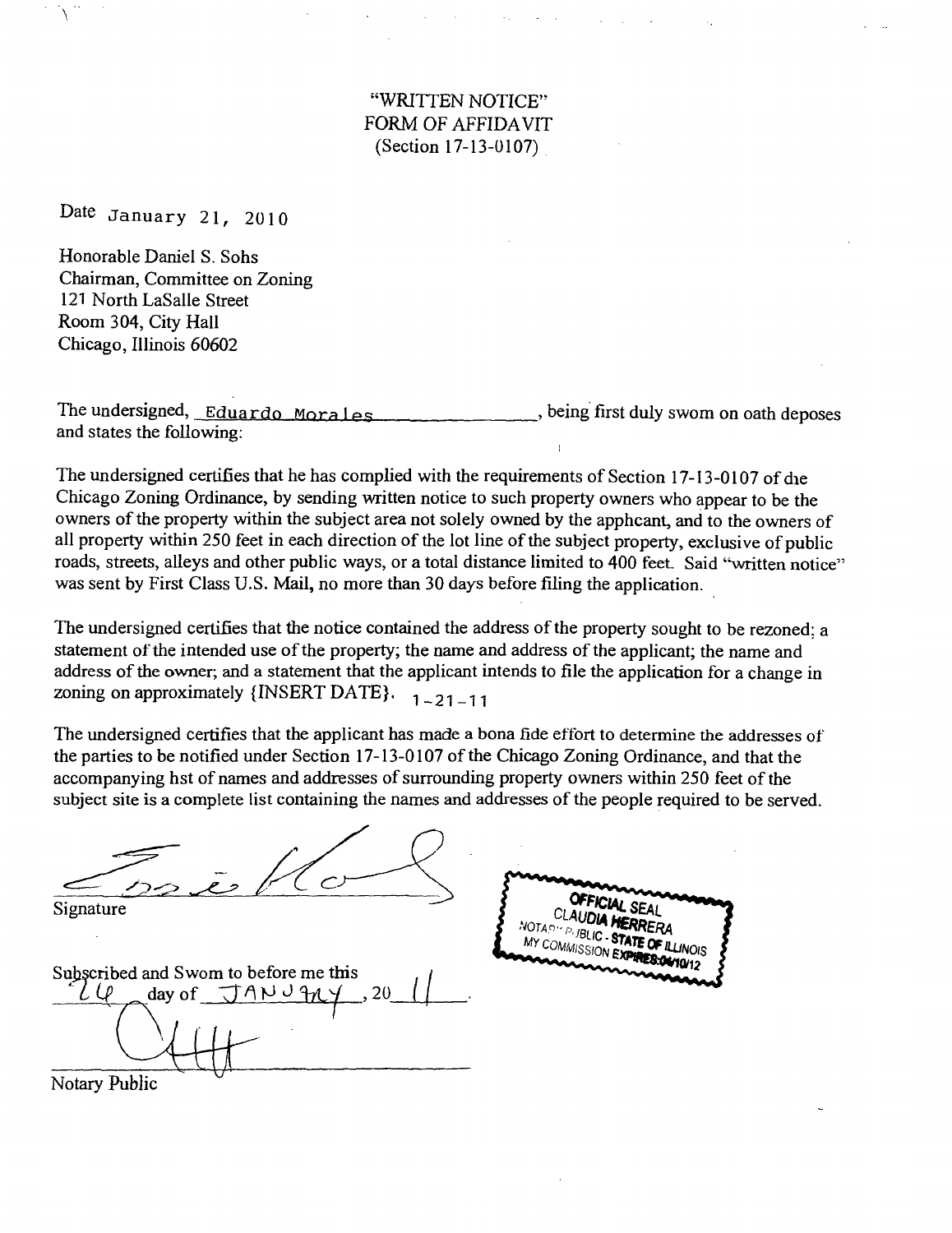#### ATTN: Property Owner

In accordance with the requhements for an Amendment to the Chicago Zoning Ordinance, specifically Sec. 17-16-0107 please be infonned that on or about Jan 21, 2011 the undersigned Mr. Eduardo Morales proprietor of 1913 W. 21 $^{\text{st}}$  Street will file an<sup>-</sup> application for a change in zoning from RT4 to  $C1-2$  on his own behalf for the property located at 1913 W. 21<sup>st</sup> Street.

The applicant intends to rezone the subject property to allow for establishment of Administrative Offices for a General Contractor Firm at the first floor commercial space. Due to the current zoning, RT4, the zoning does not allow for the establishment of said office at this location. No new constmction will occur at said property. And the property will remain as is with one commercial space at ground level and one dwelling unit at the second level and 3 off-street parking.

The owner of said property is Mr. Eduardo Morales and the contact personnel for this application are Mr. Eduardo Morales and Hector M. Saldana. If you have any questions, you can send correspondence to Mr. Eduardo Morales at 701 S. Westem Avenue, Chicago, IL 60612 or you can send correspondence to Mr. Hector Saldana at 1843 S. Carpenter Street, Chicago, JL 60608 or you can contact Mr. Saldana at 312-733-2287.

Respectfiilly submitted.

Eduardo Morales Proprietor

\*\* Please note that the applicant is not seeking to rezone or purchase your property. The applicant is required by law to send this notice because you own property within 250 feet of the property to be rezoned.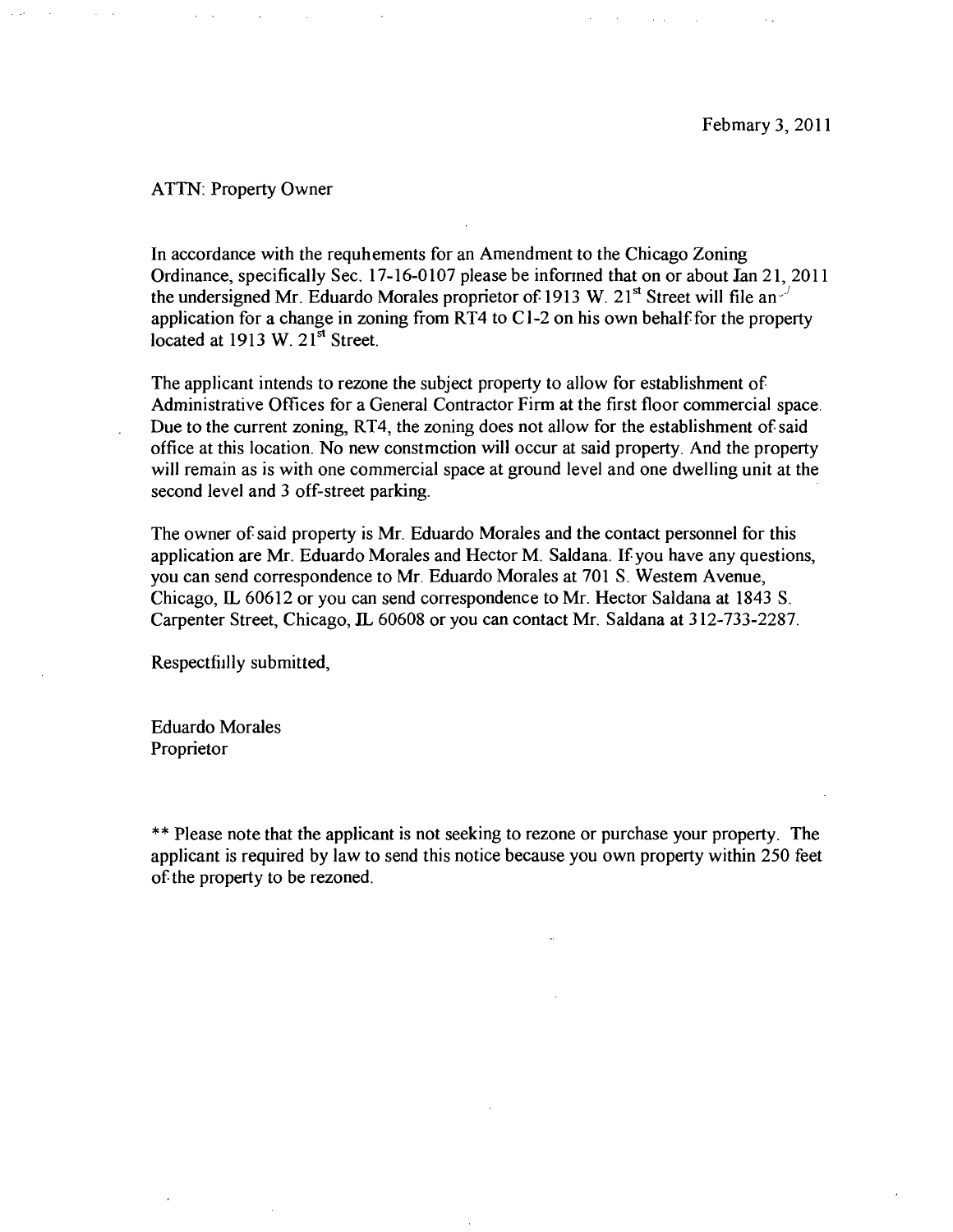## CITY OF CHICAGO ECONOMIC DISCLOSURE STATEMENT AND AFFIDAVIT

#### SECTION I -- GENERAL INFORMATION

A. Legal name of Disclosiag Party submitting this EDS. Include d/h/a/ if apphcable:

Eduardo Morales

Check ONE of the following three boxes:

Indicate whether Disclosing Party submitting this EDS is;

- 1.  $[X]$  the Applicant
	- OR
- 2.  $\lceil \cdot \rceil$  a legal entity holding a direct or indirect interest in the Applicant. State the legal name of the Applicant in which Disclosing Party holds an mterest: OR
- 3. [] a specified legal entity with a right of control (see Section ll.B.i.b.) State the legal name of the entity in which Disclosing Party holds a right of control:

| B. Business address of Disclosing Party: | 701 S. Western Ave. |
|------------------------------------------|---------------------|
|                                          | Chicago, IL 60612   |

C. Telephone:  $773-639-9212$  Fax: Email: Email:

D. Name of contact person: Eduardo Morales

E. Federal Employer Identification No. (if you have one): \_\_\_\_\_\_\_\_\_\_\_\_\_\_\_\_\_\_\_\_\_\_\_

F. Brief description of contract, transaction or other imdertaking (referred to below as the "Matter") to which this EDS pertains. (Include project number and location of property, if applicable):

Applicant seeks to rezone properfy commonly known as 1931 W. 21st Street, Chicago, IL 60608 from Rt4 to C1-2 to establish commer-

G. WiRJh ei^^le ^ (9^]^9Anift ^ Westin g this EDS?nppf o f ?:oning

If the Matter is a contract being handled by the City's Department of Procurement Services, please complete the following:

Specification  $#$  and Contract  $#$  and Contract  $#$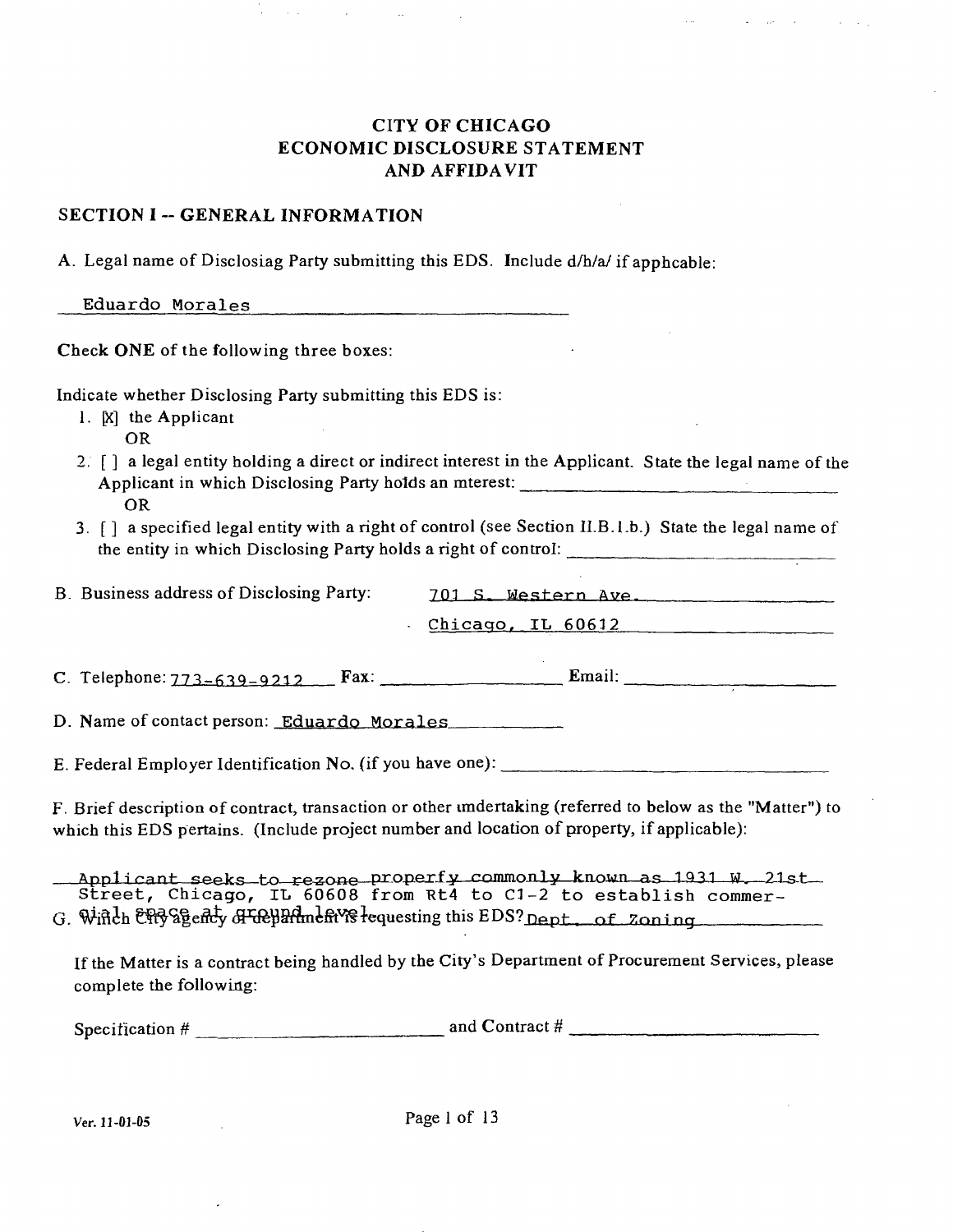## **SECTION II - DISCLOSURE OF OWNERSHIP INTERESTS**

## A. NATURE OF DISCLOSING PARTY

| 1. Indicate the nature of the Disclosing Party: |                                                         |
|-------------------------------------------------|---------------------------------------------------------|
| [X] Person                                      | [] Limited liability company*                           |
| [] Publicly registered business corporation     | [] Limited liability partnership*                       |
| [] Privately held business corporation          | Joint venture*                                          |
| [] Sole proprietorship                          | [] Not-for-profit corporation                           |
| [] General partnership*                         | (Is the not-for-profit corporation also a $501(c)(3)$ ? |
| [] Limited partnership*                         | [ ] Yes<br>I   No                                       |
| Trust                                           | [] Other (please specify)                               |
| * Note B.I.b below.                             |                                                         |

 $\mathcal{L}(\mathcal{A})$  and  $\mathcal{L}(\mathcal{A})$  are  $\mathcal{L}(\mathcal{A})$  . Then

2. For legal entities, the state (or foreign country) of incorporation or organization, if applicable:

3. For legal entities not organized in the State of Illinois: Has the organization registered to do business in the State of Illinois as a foreign entity?

 $[$  | Yes  $[$  | No  $k$  | N/A

B. IF THE DISCLOSING PARTY IS A LEGAL ENTITY:

l.a. List below the full names and titles of all executive officers and all directors of the entity. For not-for-profit corporations, also list below all members, if any, which are legal entities. If there are no such members, write "no members." For trusts, estates or other similar entities, list below the legal titleholder(s).

| Name |    | Title |
|------|----|-------|
|      |    |       |
|      |    |       |
|      | ٠. |       |

1 .b. If you checked "General partnership," "Limited partnership," "Limited liability company," "Limited liability partnership" or "Joint venture" in response to Item A.l. above (Nature of Disclosing Party); list below the name and title of each general partner, managing member, manager or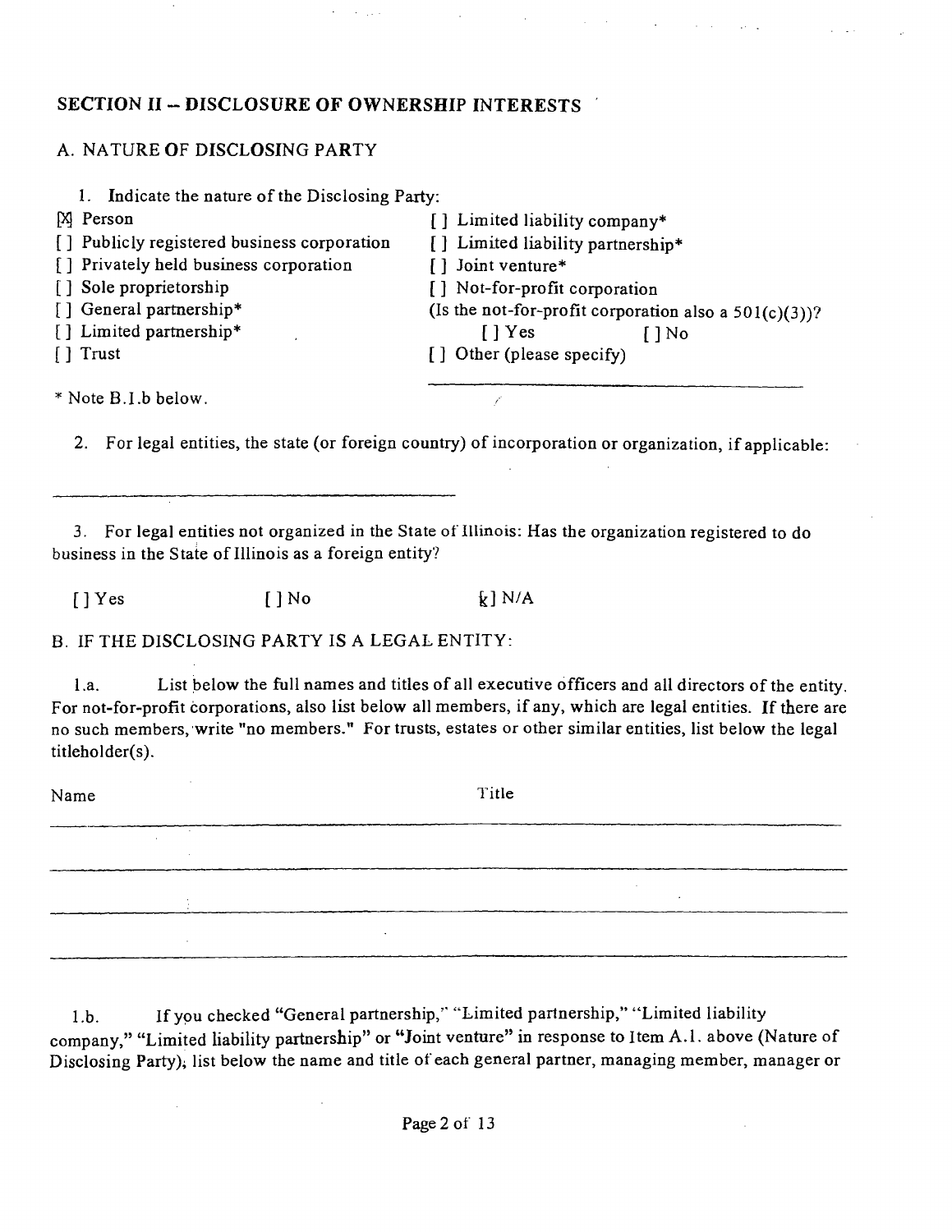any other person or entity that conhrols the day-to-day management of the Disclosing Party. NOTE: Each legal entity listed below must submit an EDS on its own behalf

| Name  | Title |
|-------|-------|
| $N_A$ |       |
|       |       |
|       |       |
|       |       |
|       |       |
|       |       |

2. Please provide the following information conceming each person or entity having a direct or indirect beneficial interest (iacluding ownership) in excess of 7.5% of the Disclosing Party. Examples of such an interest include shares in a corporation, partnership interest in a partnership or jomt venture, interest of a member or manager in a limited liability company, or interest of a beneficiary of a trust, estate or other similar entity. If none, state "None." NOTE: Pursuant to Section 2-154-030 of the Municipal Code of Chicago ("Municipal Code"), the City may require any such additional information from any applicant which is reasonably intended to achieve full disclosure.

| Name | <b>Business Address</b>                                            | Percentage Interest in the<br>Disclosing Party |
|------|--------------------------------------------------------------------|------------------------------------------------|
|      | Eduardo Morales 701 S. Western Ave. 1008<br>__Chicago, IL 60612 __ |                                                |
|      |                                                                    |                                                |

#### **SECTION III -- BUSINESS RELATIONSHIPS WITH CITY ELECTED OFFICIALS**

Has the Disclosing Party had a "business relationship," as defined in Chapter 2-156 of the Municipal Code, with any City elected official in the 12 months before the date ihis EDS is signed?

 $\left[\begin{array}{ccc} \end{array}\right]$  Yes  $\left[\begin{array}{ccc} \downarrow \end{array}\right]$  No

If yes, please identity below the name(s) of such City elected official(s) and describe such relationship(s):

 $\Delta$ 

## **SECTION IV -- DISCLOSURE OF SUBCONTRACTORS AND OTHER RETAINED PARTIES**

The Disclosing Party must disclose the name and business address of each subcontractor, attorney. lobbyist, accountant, consultant and any other person or entity whom the Disclosing Party has retained or expects to retain in connection with the Matter, as well as the nature of the relationship, and the total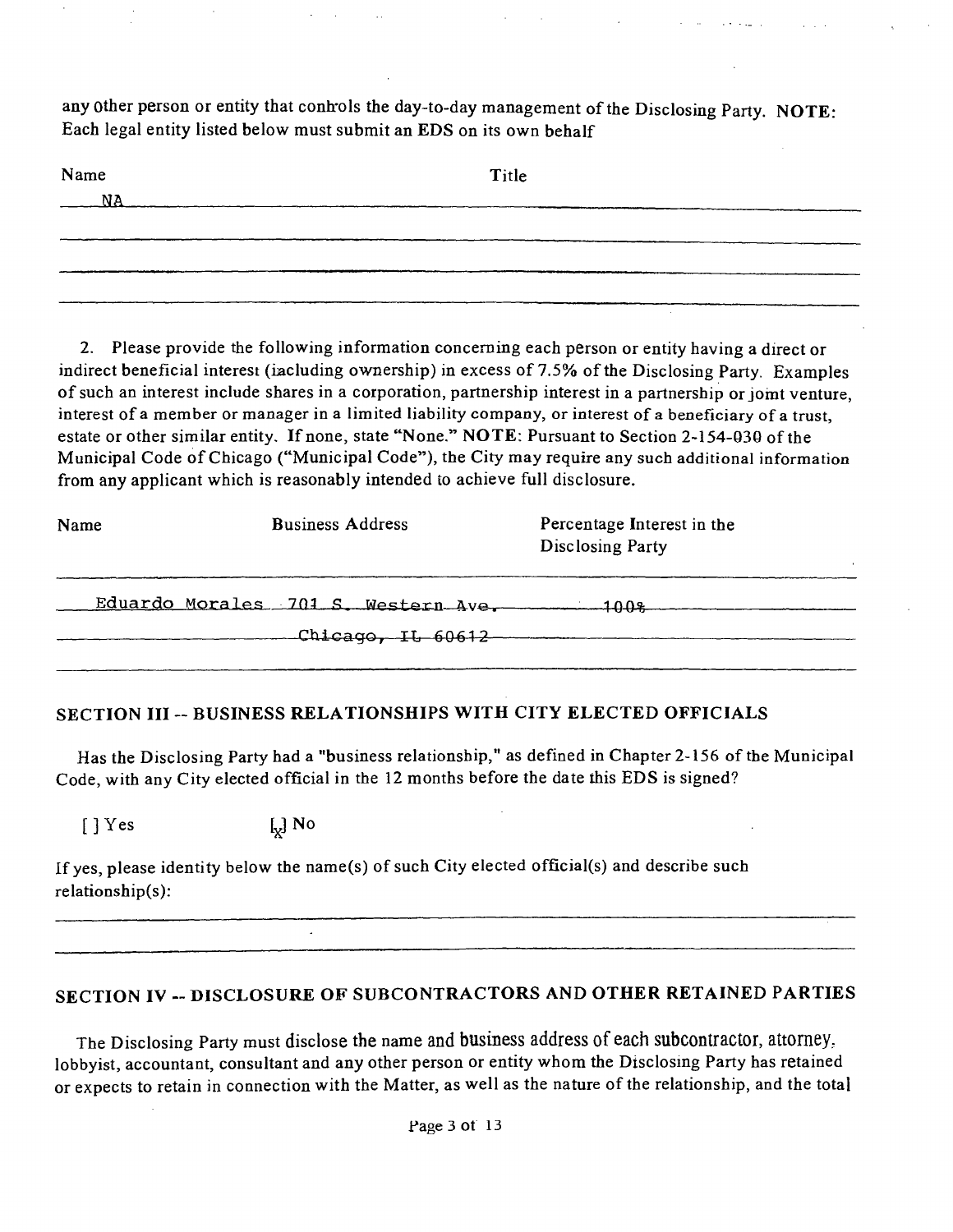amount of the fees paid or estimated to be paid. The Disclosing Party is not required to disclose employees who are paid solely through the Disclosing Party's regular payroll.

"Lobbyist" means any person or entity who undertakes to influence any legislative or administrative action on behalf of any person or entity other than: (1) a not-for-profit entily, on an unpaid basis, or (2) himself. "Lobbyist" also means any person or entity any part of whose duties as an employee of another includes undertaking to influence any legislative or administrative action.

المراجع المتعجز

If the Disclosing Party is uncertain whether a disclosure is requhed under this Section, the Disclosing Party must either ask the City whether disclosure is required or make the disclosure.

| Name<br>(indicate whether)              | <b>Business</b><br>Address | Relationship to Disclosing Party<br>(subcontractor, attorney, | Fees<br>(indicate whether |
|-----------------------------------------|----------------------------|---------------------------------------------------------------|---------------------------|
| retained or anticipated                 |                            | lobbyist, etc.)                                               | paid or estimated)        |
| to be retained)                         |                            |                                                               |                           |
| Eighteenth Street 1843 S. Carpenter St. |                            |                                                               | \$2.000 (est.)            |
| Development Corp.                       |                            | Chicago, IL 60608                                             |                           |
|                                         |                            |                                                               |                           |

(Add sheets if necessary)

[ ] Check here if the Disclosing party has not retained, nor expects to retain, any such persons or entities.

#### **SECTION V - CERTIFICATIONS**

#### A. COURT-ORDERED CHILD SUPPORT COMPLIANCE

Under Municipal Code Section 2-92-415, substantial owners of business entities that contract with the City must remain in compliance with their child support obligations throughout the term of the contract.

Has any person who directly or indirectly owns 10% or more of the Disclosing Party been declared in arrearage on any child support obhgations by any IHinois court of competent jurisdiction?

 $[ ]$  Yes  $\bigcup_{x} No$  [ ] No person owns 10% or more of the Disclosing Party.

If "Yes," has the person entered into a court-approved agreement for payment of all support owed and is the person in compliance with that agreement?

[ ] Yes [ ] No

Page 4 of 13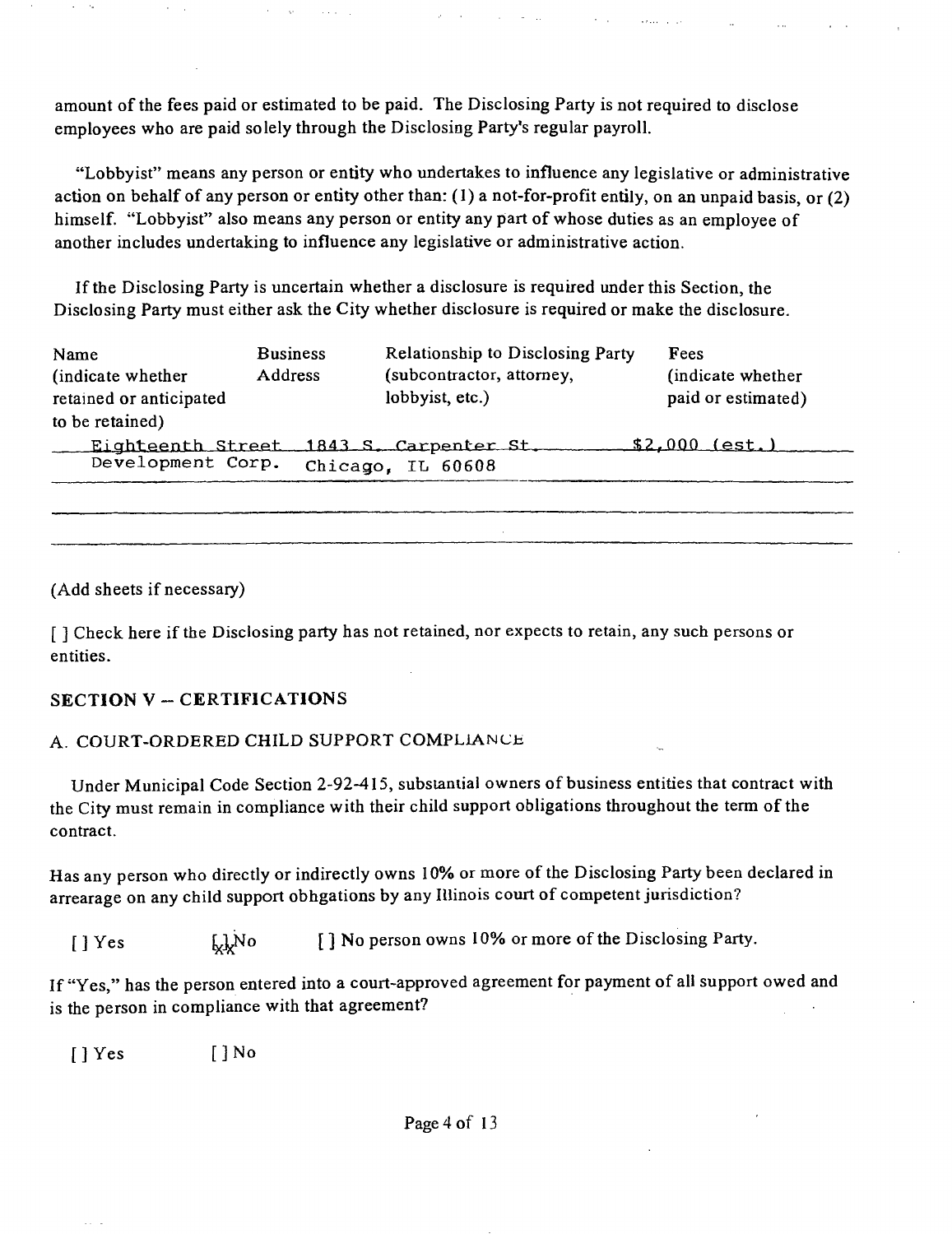## B. FURTHER CERTIFICATIONS

I. The Disclosing Party and, if the Disclosing Party is a legal entity, all of those persons or entities identified in Section II.B.l. of tiiis EDS:

 $\mathcal{O}(2\pi\epsilon\epsilon)$  , where  $\epsilon$  is a set of the set of the set of the  $\epsilon$ 

- a. are not presently debarred, suspended, proposed for debarment, declared ineligible or voluntarily excluded from any transactions by any federal, state or local unit of government;
- b. have not, within a five-year period preceding the date of this EDS, been convicted of a criminal offense, adjudged guilty, or had a civil judgment rendered against them in connection with: obtaining, attempting to obtain, or performing a public (federal, state or local) transaction or contract under a public transaction; a violation of federal or state antitrust stamtes; fraud; embezzlement; theft; forgery; bribery; falsification or destruction of records; making false statements; or receiving stolen property;
- c. are not presently indicted for or otherwise criminally or civilly charged by a governmental entity (federal, state or local) with commission of any of the offenses enumerated in clause  $B.l.b.$  of this Section V;
- d. have not, within a five-year period preceding the date of this EDS, had one or more public transactions (federal, state or local) terminated for cause or default; and
- e. have not, within a five-year period preceding the date of this EDS, been convicted, adjudged guilty, or found liable in a civil proceeding, or in any criminal or civil action, including actions conceming environmental violations, instituted by the City or by the federal govemment, any state, or any other unit of local govemment.

2. The certifications in subparts 2, 3 and 4 concern:

• the Disclosing Party;

• any "Applicable Party" (meaning any party participating in the performance of the Matter, including but not limited to any persons or legal entities disclosed imder Section IV, "Disclosure of Subcontractors and Other Retained Parties");

• any "Affiliated Entity" (meaning a pereon or entity that, directly or indirectly; controls the Disclosing Party, is controlled by the Disclosing Party, or is, with the Disclosing Party, under common control of another person or entity. Indicia of control include, without limitation: interlocking management or ownership; identity of interests among family members, shared facilities and equipment; common use of employees; or organization of a business entity following the ineligibility of a business entity to do business with federal or state or local government, including the City, using substantially the same management, ownership, or principals as the ineligible entity); with respect to Applicable Parties, the term Affiliated Entity means a person or entity that directly or indirectly controls the Applicable Party, is controlled by it, or, with the Applicable Party, is under common control of another person or entity;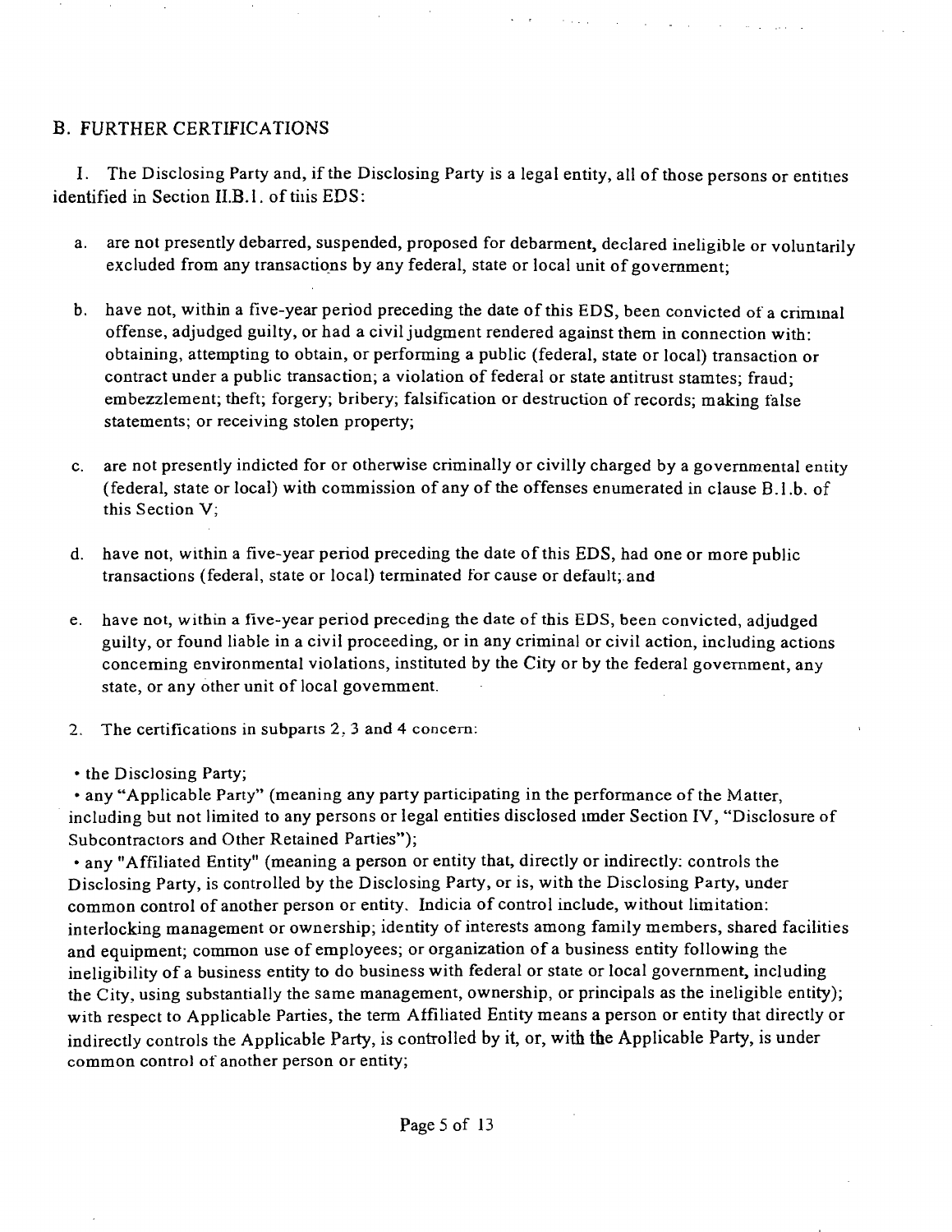\* any responsible official of the Disclosing Party, any Applicable Party or any Affiliated Entity or any other official, agent or employee of the Disclosing Party, any Applicable Party or any Affiliated Entity, acting pursuant to the direction or authorization of a responsible official of the Disclosing Party, any Applicable Party or any Affiliated Entity (collectively "Agents").

 $\sim 10^{11}$  m  $^{-1}$ 

 $\sim 10^{11}$  km  $^{-1}$ 

**College College** 

المناول أوالو المناور

 $\langle \varphi \rangle_{\rm{QCD}}$ 

 $\bar{\alpha}$ 

Neither the Disclosing Party, nor any Applicable Party, nor any Affiliated Entity of either the Disclosing Party or any Applicable Party nor any Agents have, during the five years before the date this EDS is signed, or, with respect to an Applicable Party, an Affifiated Entity, or an Affiliated Entity of an Applicable Party during the five years before the date of such Applicable Party's or Affiliated Entity's contract or engagement in connection with the Matter:

- a. bribed or attempted to bribe, or been convicted or adjudged guilty of bribery or attempting to bribe, a public officer or employee of the City, the State of Illinois, or any agency of the federal govemment or of any state or local govemment in the United States of America, in that officer's or employee's official capacity;
- b. agreed or colluded with other bidders or prospective bidders, or been a party lo any such agreement, or been convicted or adjudged guilty of agreement or collusion among bidders or prospective bidders, in restraint of freedom of competition by agreement to bid a fixed price or otherwise; or
- c. made an admission of such conduct described ia a. or b. above that is a matter ofrecord, but have not been prosecuted for such conduct; or
- d. violated the provisions of Municipal Code Section 2-92-610 (Living Wage Ordinance).

3. Neither the Disclosing Party, Affiliated Entity or Applicable Party, or any of their employees, officials, agents or parmers, is barred from contracting with any unit of state or local govemment as a result of engaging in or being convicted of (1) bid-rigging in violation of 720 ILCS 5/33E-3; (2) bid-rotating in violation of 720 ILCS 5/33E-4; or (3) any similar offense of any state or of the United States of America that contains the same elements as the offense of bid-rigging or bid-rotating.

4. Neither the Disclosing Party nor any Affiliated Entity is listed on any of the following lists maintained by the Office of Foreign Assets Control of the U.S. Department of the Treasury or the Bureau of Industry and Security of the U.S. Department of Commerce or their successors: the Specially Designated Nationals List, the Denied Persons List, the Unverified List, the Entity List and the Debarred List.

5. The Disclosing Party understands and shall comply with (1) the applicable requirements of the Govemmental Ethics Ordinance of the City, Title 2, Chapter 2-156 of the Municipal Code; and (2) all the applicable provisions of Chapter 2-56 of the Municipal Code (Office of the Inspector General).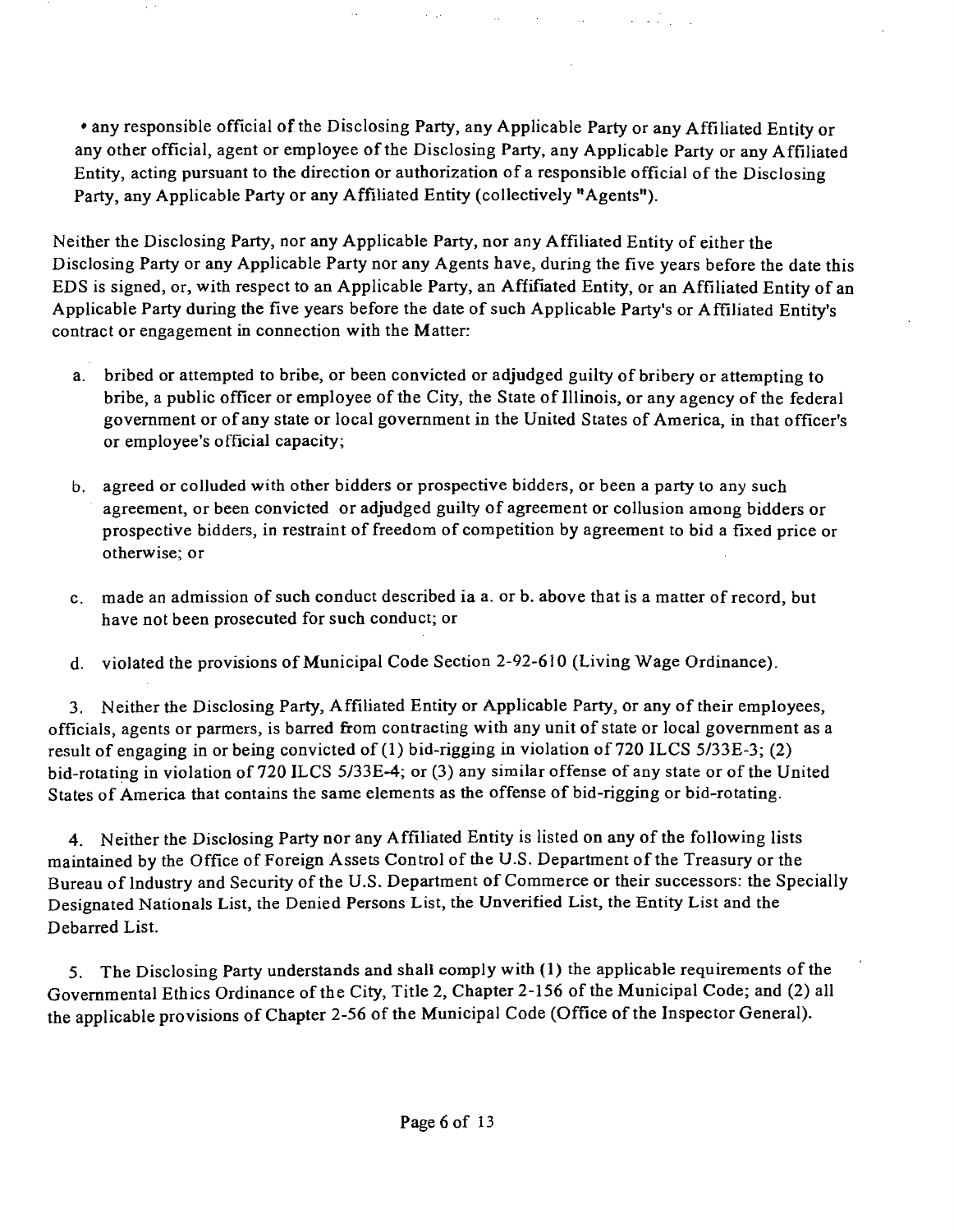6. If the Disclosing Party is unable to certify to any of the above statements in this Part B (Further Certifications), tbe Disclosing Party must explain below:

, ^

If the letters "NA, " the word "None," or no response appears on the lines above, it will be conclusively presumed that the Disclosing Party certified to the above statements.

## C. CERTIFICATION OF STATUS AS FINANCIAL INSTITUTION

For purposes of this Part C, under Municipal Code Section 2-32-455(b), the term "financial institution" means a bank, savings and loan association, thrift, credit union, mortgage banker, mortgage broker, tmst company, savings bank, mvestment bank, securities broker, municipal securities broker, securities dealer, municipal securities dealer, securities underwriter, municipal securities underwriter, investment tmst, venture capital company, bank holding company, financial services holding company, or any licensee under the Consumer Installment Loan Act, die Sales Finance Agency Act, or the Residential Mortgage Licensing Act. However, "financial institution" specifically shall not include any entity whose predominant business is the providing of tax deferred, defined contribution, pension plans to public employees in accordance with Sections 403(b) and 457 of the Internal Revenue Code. (Additional definitions may be found in Municipal Code Section 2-32-455(b).)

#### 1. CERTIFICATION

NA

The Disclosing Party certifies that the Disclosing Party (check one)

[] is [x is not

a "financial institution" as defined in Section 2-32-455(b) of the Municipal Code.

2. Ifthe Disclosing Party IS a financial institution, then the Disclosing Party pledges;

"We are not and will not become a predatory lender as defined in Chapter 2-32 of the Municipal Code. We farther pledge that none of our affiliates is, and none of them will become, a predatory lender as defined in Chapter 2-32 of the Municipal Code. We understand that becoming a predatory lender or becoming an affiliate of a predatory lender may result in the loss of the privilege of doing business with the City."

If the Disclosiag Party is unable to make this pledge because it or any of its affiliates (as defmed in Section 2-32-455(b) of the Municipal Code) is a predatory lender within the meaning of Chapter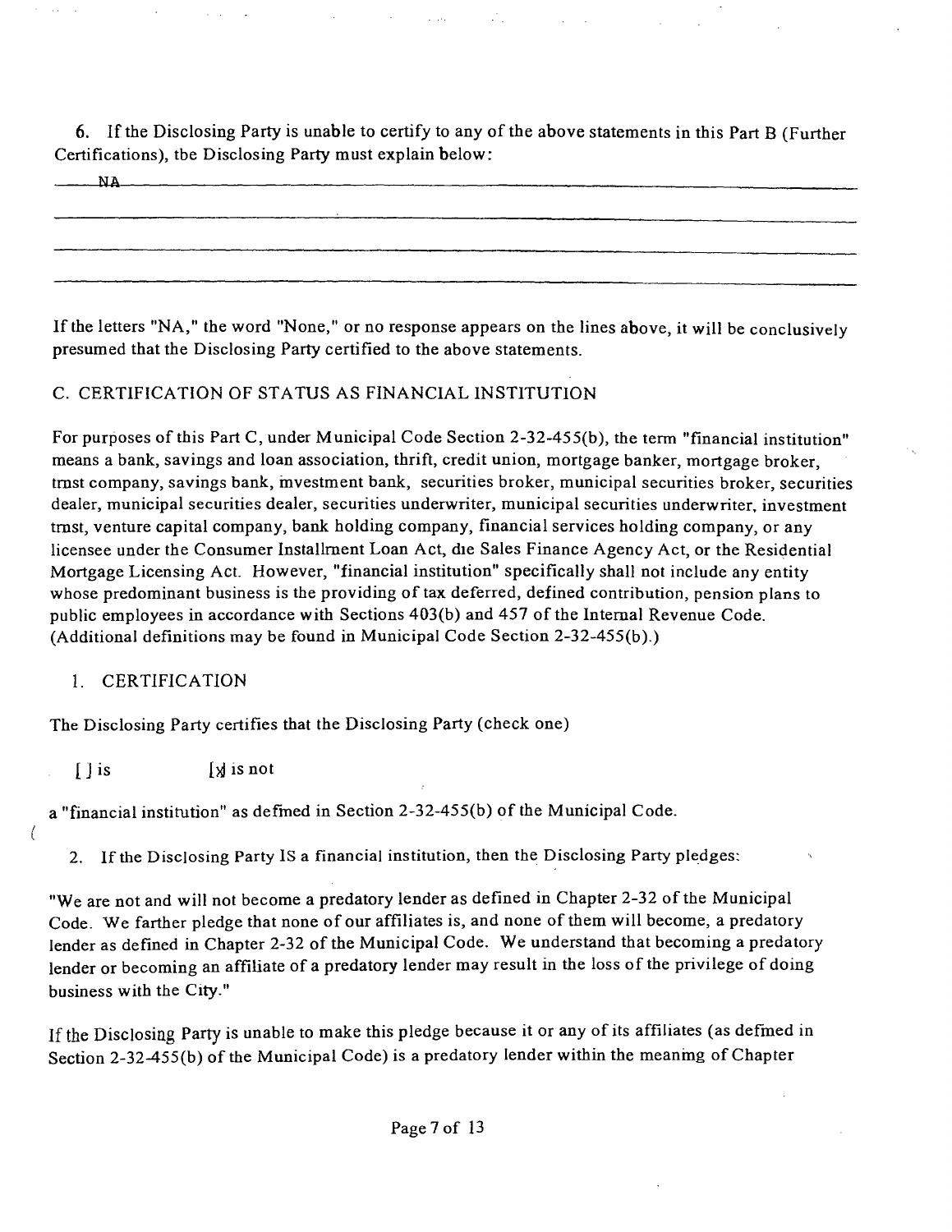2-32 of the Municipal Code, explain here (attach additional pages if necessary):

| ___ |
|-----|
|     |
|     |
|     |
|     |
|     |

If the letters "NA," the word "None," or no response appears on the lines above, it will be conclusively presumed that the Disclosing Party certified to the above statements.

D. CERTIFICATION REGARDING INTEREST IN CITY BUSINESS

Any words or terms that are defined in Chapter 2-156 of the Municipal Code have the same meanings when used in this Part D.

1. In accordance with Section 2-156-110 of the Municipal Code: Does any official or employee of the City have a financial interest in his or her own name or in the name of any other person or entity in the Matter?

 $[$   $]$  Yes  $\lbrack$   $\lbrack$  Yes  $\lbrack$   $\lbrack$  No

NOTE: If you checked "Yes" to Item D.l., proceed to Items D.2. and D.3. If you checked "No" to Item D.l. , proceed to Part E.

2. Unless sold pursuant to a process of competitive bidding, or otherwise permitted, no City elected official or employee shall have a financial interest in his or her own name or in the name of any other person or entity in the purchase of any property that (i) belongs to the City, or (ii) is sold for taxes or assessments, or (ui) is sold by virme of legal process at the suit of the City (collectively, "City Property Sale"). Compensation for property taken pursuant to the City's eminent domain power does not constitute a financial interest within the meaning of this Part D,

Does the Matter involve a City Property Sale?

 $[$   $]$   $Y$ es  $\uparrow \qquad \qquad$   $\uparrow$   $N$ o

3. Ifyou checked "Yes" to Item D.L , provide the names and business addresses of the City officials or employees having such interest and identify the nature of such interest:

| Name | <b>Business Address</b> | Namre of Interest |
|------|-------------------------|-------------------|
|      |                         |                   |
|      |                         |                   |
|      |                         |                   |

4. The Disclosmg Party further certifies that no prohibited financial interest in the Matter wil be acquired by any City official or employee.

Page 8 of 13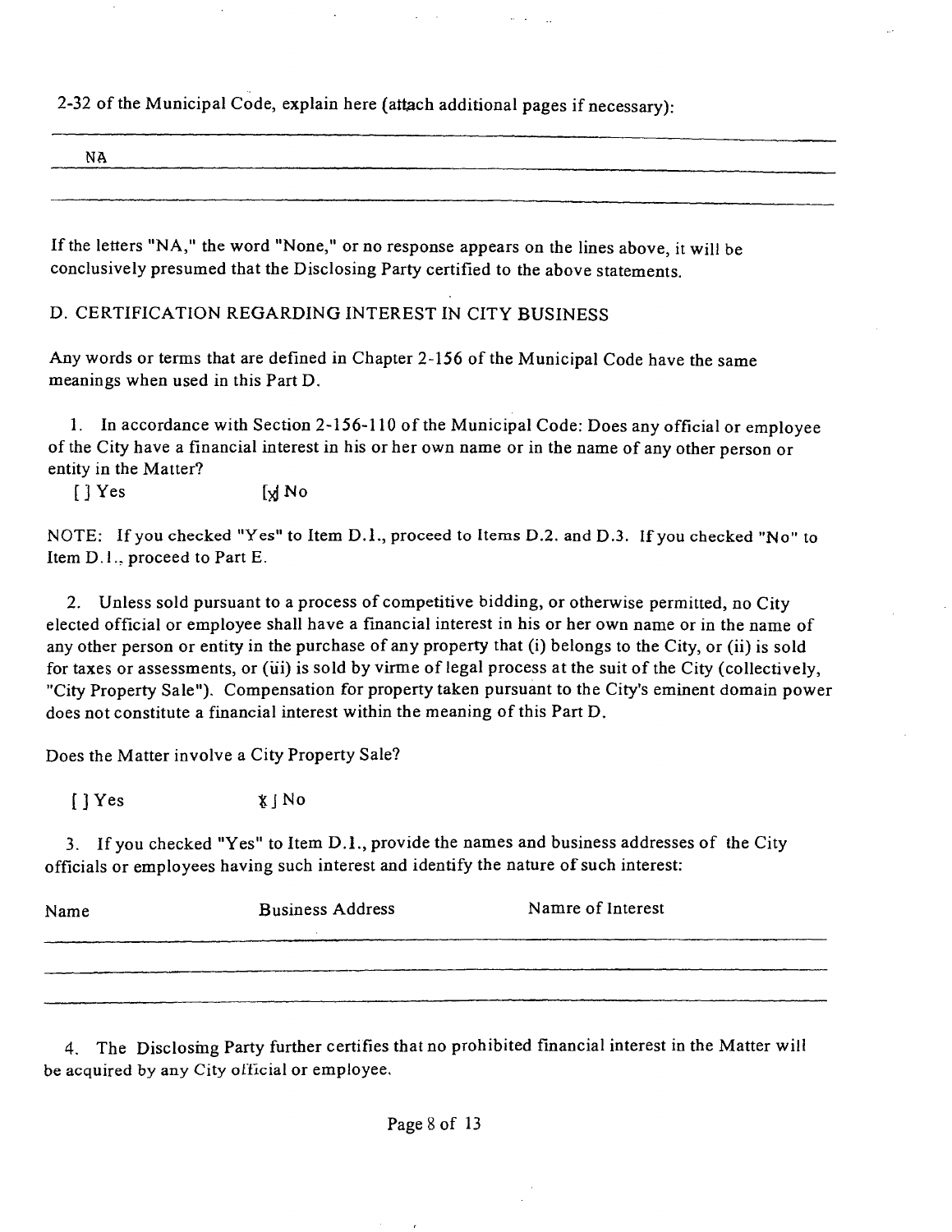## E. CERTIFICATION REGARDING SLAVER Y ER A BUSINESS

أأترج والمتوقف والمتحاج والأرا

The Disclosing Party has searched any and all records ofthe Disclosing Party and any and all predecessor entities for records of investments or profits from slavery, the slave industry, or slaveholder insurance policies from the slavery era (including insurance policies issued to slaveholders that provided coverage for damage to or injury or death of their slaves) and has disclosed in this EDS any and all such records to the City. In addition, the Disciosing Party must disclose the names of any and all slaves or slaveholders described in those records. Failure to comply with these disclosure requirements may make the Matter to which this EDS pertains voidable by the City.

Please check either 1. or 2. below. If the Disclosing Party checks 2., the Disclosing Party must disclose below or in an attachment to tbis EDS all requisite information as set forth in that paragraph 2.

X I. The Disclosing Party verifies that (a) the Disclosiag Party has searched any and all records of the Disclosing Party and any and all predecessor entities for records of investments or profits from slavety, the slave industry, or slaveholder insurance policies, and (b) the Disclosing Party has found no records of investments or profits from slavery, the slave industry, or slaveholder insurance policies and no records of names of any slaves or slaveholders.

2. The Disclosing Party verifies that, as a result of conducting tbe search in step 1(a) above, the Disclosing Party has found records relating to investments or profits from slavery, the slave industry, or slaveholder insurance policies and/or the names of any slaves or slaveholders. The Disclosing Party verifies that the following constitutes full disclosure of all such records;

## SECTION VI -- CERTIFICATIONS FOR FEDERALLY-FUNDED MATTERS

NOTE: If the Matter is federally funded, complete this Section VL If the Matter is not federally funded, proceed to Section VIL

#### A. CERTIFICATION REGARDING LOBBYING

1. List below the names of all persons or entities registered under the federal Lobbying Disclosure Act of 1995 who have made lobbying contacts on behalf of the Disclosing Party with respect to the Matter; (Begin list here, add sheets as necessary):

*NA .. . - ..- •*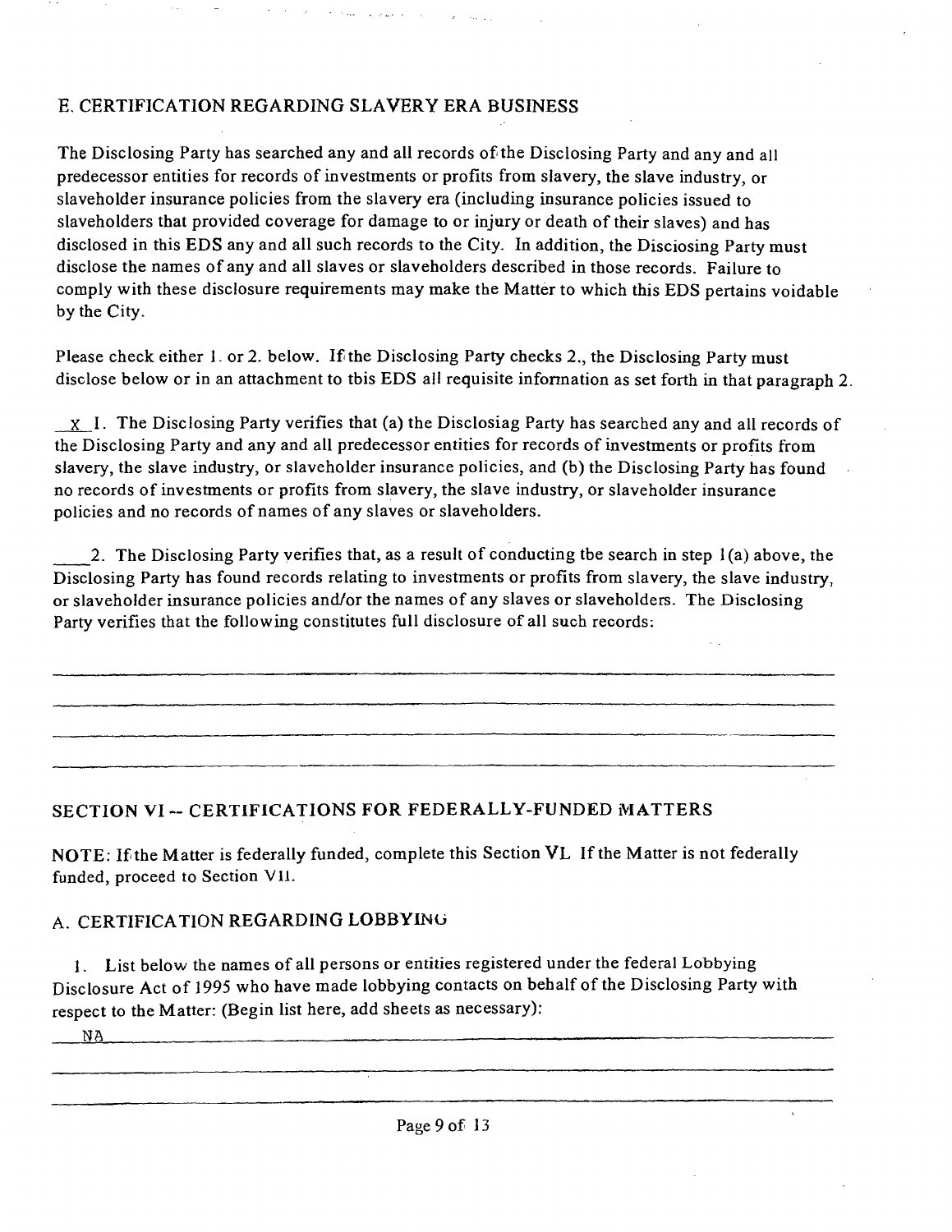(If no explanation appears or begins on the lines above, or if the letters "NA " or if the word "None" appear, it will be couclusively presumed that the Disclosmg Party means that NO persons or entities registered under the Lobbying Disclosure Act of 1995 have made lobbying contacts on behalf of the Disclosing Party with respect to the Matter.)

2. The Disclosing Party has not spent and will not expend any federally appropriated funds to pay any person or entity listed m Paragraph A. I. above for his or her lobbying activities or to pay any person or entity to influence or attempt to influence an officer or employee of any agency, as defined by applicable federal law, a member of Congress, an officer or employee of Congress, or an employee of a member of Congress, in connection with the award of any federally funded contract, making any federally funded grant or loan, entering into any cooperative agreement, or to extend, continue, renew, amend, or modify any federally fimded contract, grant, loan, or cooperative agreement.

3. The Disclosing Party will submit an updated certification at the end of each calendar quarter in which there occurs any event that materially affects tbe accuracy of the statements and information set forth in paragraphs  $A.1$ . and  $A.2$ . above.

If the Matter is federaUy funded and any funds other than federally appropriated funds have been or will be paid to any person or entity for influencing or attempting to influence an officer or employee of any agency (as defined by applicable federal law), a member of Congress, an officer or employee of Congress, or an employee of a member of Congress in connection with the Matter, the Disclosing Party must complete and submit Standard Form-LLL, "Disclosure Form to Report Lobbying," in accordance with its instmctions. The form may be obtained online from the federal Office of Management and Budget (OMB) web site at http://www.whitehouse.gov/omb/grants/sflllin.pdf, linked on the page http://www.whitehouse.gov/omb/grants/grants\_forms.html.

4. The Disclosing Party certifies that either: (i) it is not an organization described in section  $501(c)(4)$  of the Intemal Revenue Code of 1986; or (ii) it is an organization described in section 501(c)(4) of the Intemal Revenue Code of 1986 but has not engaged and will not engage in "Lobbying Activities".

5. If the Disclosing Party is the Applicant, the Disclosing Party must obtain certifications equal in form and substance to paragraphs A.l. through A.4. above from all subcontractors before it awards any subcontract and the Disclosing Party must maintain all such subcontractors' certifications for the duration of the Matter and must make such certifications promptly available to the City upon request.

#### B. CERTIFICATION REGARDING EQUAL EMPLOYMENT OPPORTUNITY

If the Matter is federally fimded, federal regulations require the Applicant and all proposed subcontractors to submit the following information with their bids or in writing at the outset of negotiations.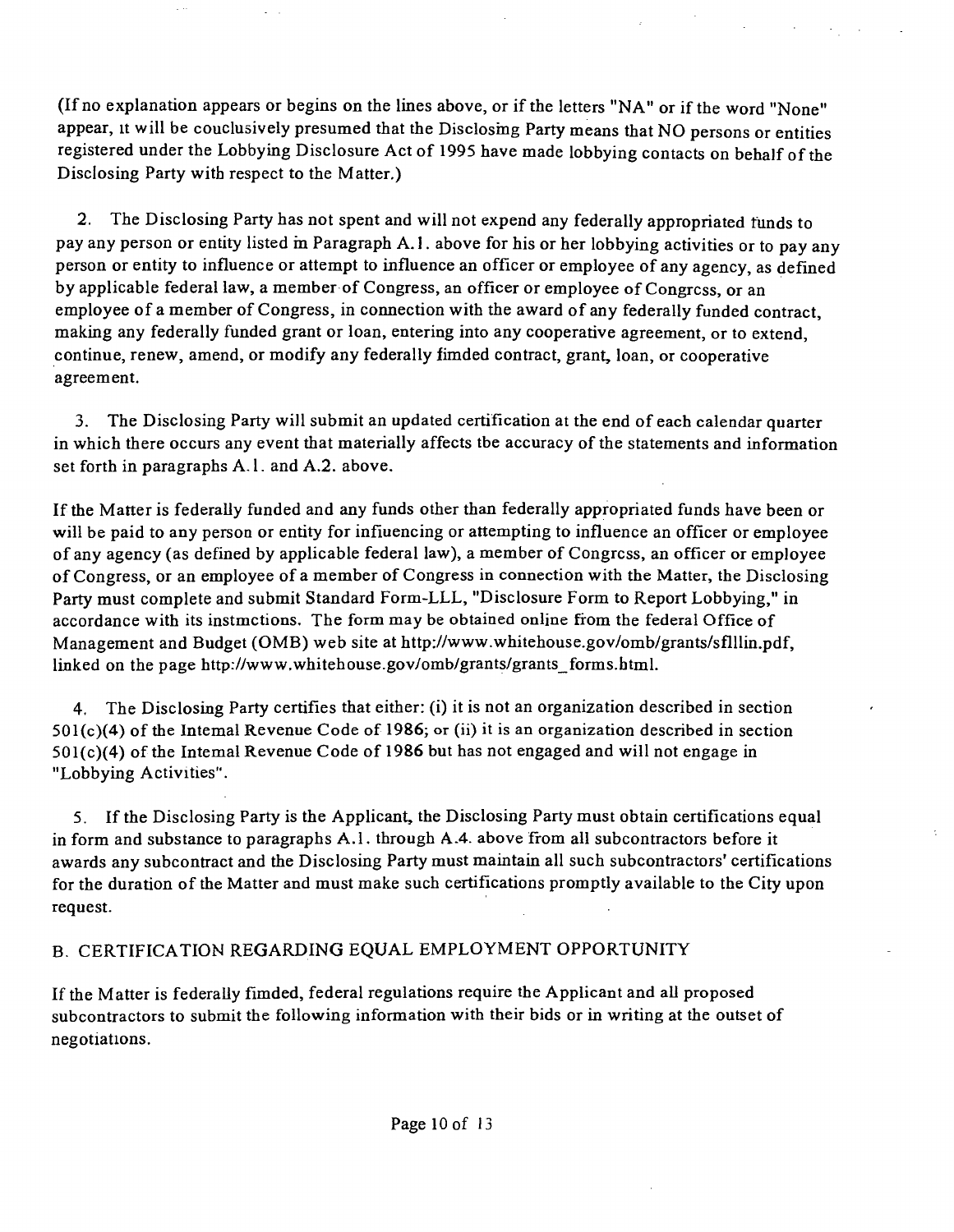Is the Disclosing Party the Applicant?

[x] Yes [ ] No

If "Yes," answer the three questions below:

1. Have you developed and do you have on file affirmative action programs pursuant to applicable federal regulations? (See 41 CFR Part 60-2.)

 $[ ] Yes$   $[ ] No$ 

2. Have you filed with the Joint Reporting Committee, the Director of the Office of Federal Contract Compliance Programs, or the Equal Employment Opportunity Commission all reports due under the applicable filing requirements?

 $\sim 10^{-10}$ 

 $\sim 10^{11}$  km s  $^{-1}$ 

 $\sim 10^{11}$  km s  $^{-1}$ 

 $[$   $]$   $Y$  es  $]$   $N$  o

3. Have you participated in any previous contracts or subcontracts subject to the equal opportunity clause?

 $[1 \text{Yes}$   $* \text{No}$ 

If you checked "No" to question 1. or 2. above, please provide an explanation:

The applicant is not a legal entity. The applicant is a proprietor seeking to rezone their property.

## SECTION VII -- ACKNOWLEDGMENTS, CONTRACT INCORPORATION, COMPLIANCE, PENALTIES, DISCLOSURE

The Disclosing Party understands and agrees lhat;

A. By completing and filing this EDS, the Disclosing Party acknowledges and agrees, on behalf of itself and the persons or entities named in this EDS, that the City may investigate the creditworthiness of some or all of the persons or entities named in this EDS.

B. The certifications, disclosures, and acknowledgments contained in this EDS will become part of any contract or other agreement between the Applicant and the City in connection with the Matter, whether procurement. City assistance, or other City action, and are material inducements to the City's execution of any contract or taking other action with respect to the Matter. The Disclosing Party understands that it must comply with all statutes, ordinances, and regulations on which this EDS is based.

C. The City's Govemmental Ethics and Campaign Financing Ordinances, Chapters 2-156 and 2-164 ofthe Municipal Code, impose certain duties and obligations on persons or entities seeking City contracts, work, business, or transactions. The full text of these ordinances and a training program is available on line at www.cityofchicago.org/Ethics, and may also be obtained from the City's Board of Ethics, 740 N . Sedgwick St., Suite 500, Chicago, IL 60610, (312) 744-9660. The Disclosing Party must comply fully with the applicabie ordinances.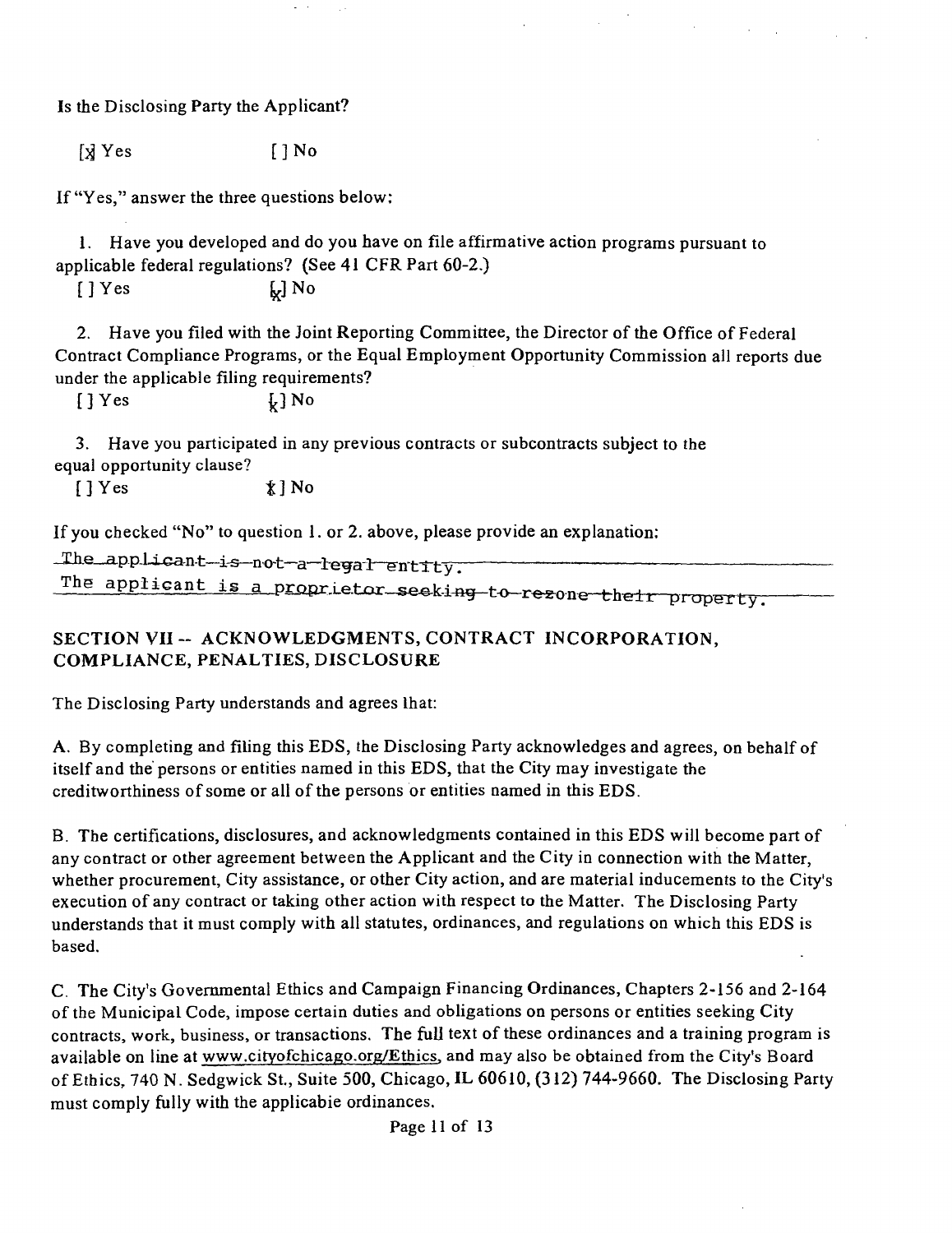D. If the City determines that any information provided in this EDS is false, incomplete or inaccurate, any contract or other agreement in connection with which it is submitted may be rescinded or be void or voidable, and the City may pursue any remedies under the contract or agreement (if not rescinded, void or voidable), at law, or in equity, including terminating the Disclosing Party's participation in the Matter and/or declining to allow the Disclosing Party to participate in other transactions with the City. Remedies at law for a false statement of material fact may include incarceration and an award to the City of treble damages.

 $\omega = \omega_{\rm{max}}$  , where  $\omega_{\rm{max}}$ 

E. It is the City's policy to make this document available to the public on its Intemet site and/or upon request. Some or all of the mformation provided on this EDS and any attachments to this EDS may be made available to the public on the Internet, m response to a Freedom of Information Act request, or otherwise. By complethig and signing this EDS, the Disclosing Party waives and releases any possible rights or claims which it may have against the City in connection with the public release of information contained in this EDS and also authorizes the City to verify the accuracy of any information submitted in this EDS.

F. The information provided in this EDS must be kept current. In the event of changes, the Disclosing Party must supplement this EDS up to the time the City takes action on the Matter. If the Matter is a contract being handled by the City's Department of Procurement Services, the Disciosing Party must update this EDS as the contract requires.

The Disclosing Party represents and warrants that:

G. The Disclosing Party has not withheld or reserved any disclosures as to economic interests in the Disclosing Party, or as to the Matter, or any information, data or plan as to the intended use or purpose for which the Applicant seeks City Council or other City agency action.

For purposes of the certifications in H.l . and H.2. below, the term "affiliate" means any person or entity that, directly or indirectly: controls the Disclosing Party, is controlled by the Disclosing Party, or is, with the Disclosing Party, under common control of another person or entity. Indicia of control include, without limitation; interlocking management or ownership; identity of interests among family members; shared facilities and equipment; common use of employees; or organization of a business entity following the ineligibihty of a business entity to do business with the federal govemment or a state or local govemment, including the City, using substantially the same management, ownership, or principals as the inehgible entity.

H.1. The Disclosing Party is not delinquent in the payment of any tax administered by the Illinois Department of Revenue, nor are the Disclosing Party or its affiliates delinquent in paying any fine, fee, tax or other charge owed to the City. This includes, but is not limited to, all water charges, sewer charges, license fees, parking tickets, property taxes or sales taxes.

H.2 If the Disclosing Party is the Apphcant, the Disclosing Party and its affihates will not use, nor permit their subcontractors to use, any facility on the U.S. EPA's List of Violating Facilities in connection with the Matter for the duration of time thai such facility remains on the list.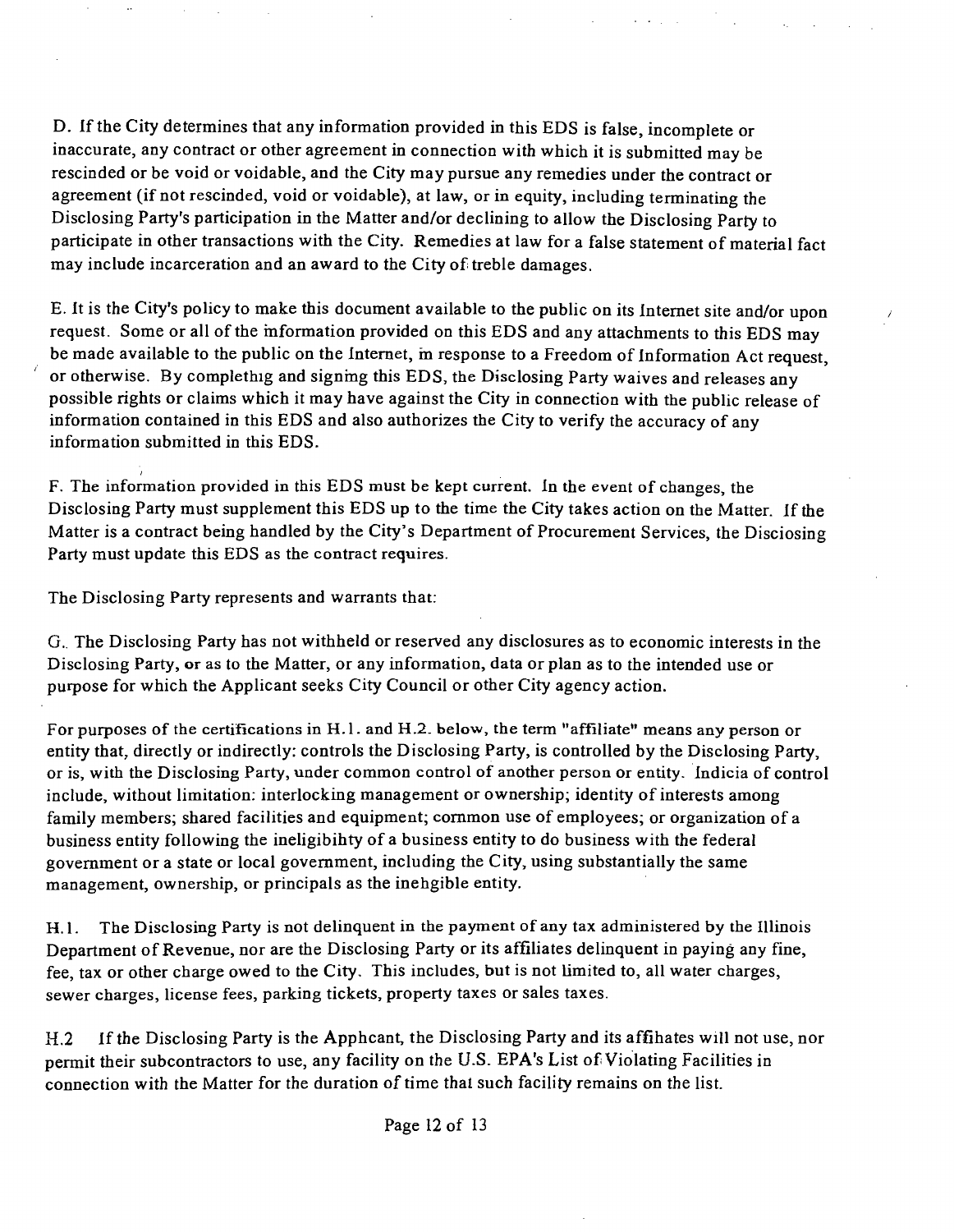H.3 If the Disclosing Party is the Apphcant, the Disclosing Party will obtam from any confractors/subcontractors hired or to be hired in connection with the Matter certifications equal in form and substance to those in H.1. and H.2. above and will not, without the prior written consent of the City, use any such contractor/subcontractor that does not provide such certifications or that the Disclosing Party has reason to believe has not provided or cannot provide truthful certifications.

NOTE: If the Disclosing Party cannot certify as to any of the items in H. 1., H.2. or H.3. above, an explanatory statement must be attached to this EDS.

#### **CERTIFICATION**

Under penalty of perjury, the person signing below; (1) warrants that he/she is authorized to execute this EDS on behalf of the Disclosing Party, and (2) warrants that all certifications and statements contained in this EDS are trne, accurate and complete as of the date furnished to the City.

| Eduardo Morales                                                                                          | Date: $1 - 26 - 11$                |
|----------------------------------------------------------------------------------------------------------|------------------------------------|
| (Print or type name of Disclosing Party)                                                                 |                                    |
| By:<br>(sign here)                                                                                       |                                    |
|                                                                                                          |                                    |
| Eduardo Morales                                                                                          |                                    |
| (Print or type name of person signing)                                                                   |                                    |
| Proprietor                                                                                               |                                    |
| (Print or type title of person signing)                                                                  |                                    |
| Sighed and sworn to before me on (date) $\frac{\partial A \cup \partial A \cup \{A, C\}}{\partial C}$ by |                                    |
| County, $\frac{\text{County}}{\text{County}}$<br>at                                                      |                                    |
|                                                                                                          | Notary Public.                     |
| Commission expires:                                                                                      |                                    |
|                                                                                                          | AL SEAL<br>PQEI<br><b>ILLINOIS</b> |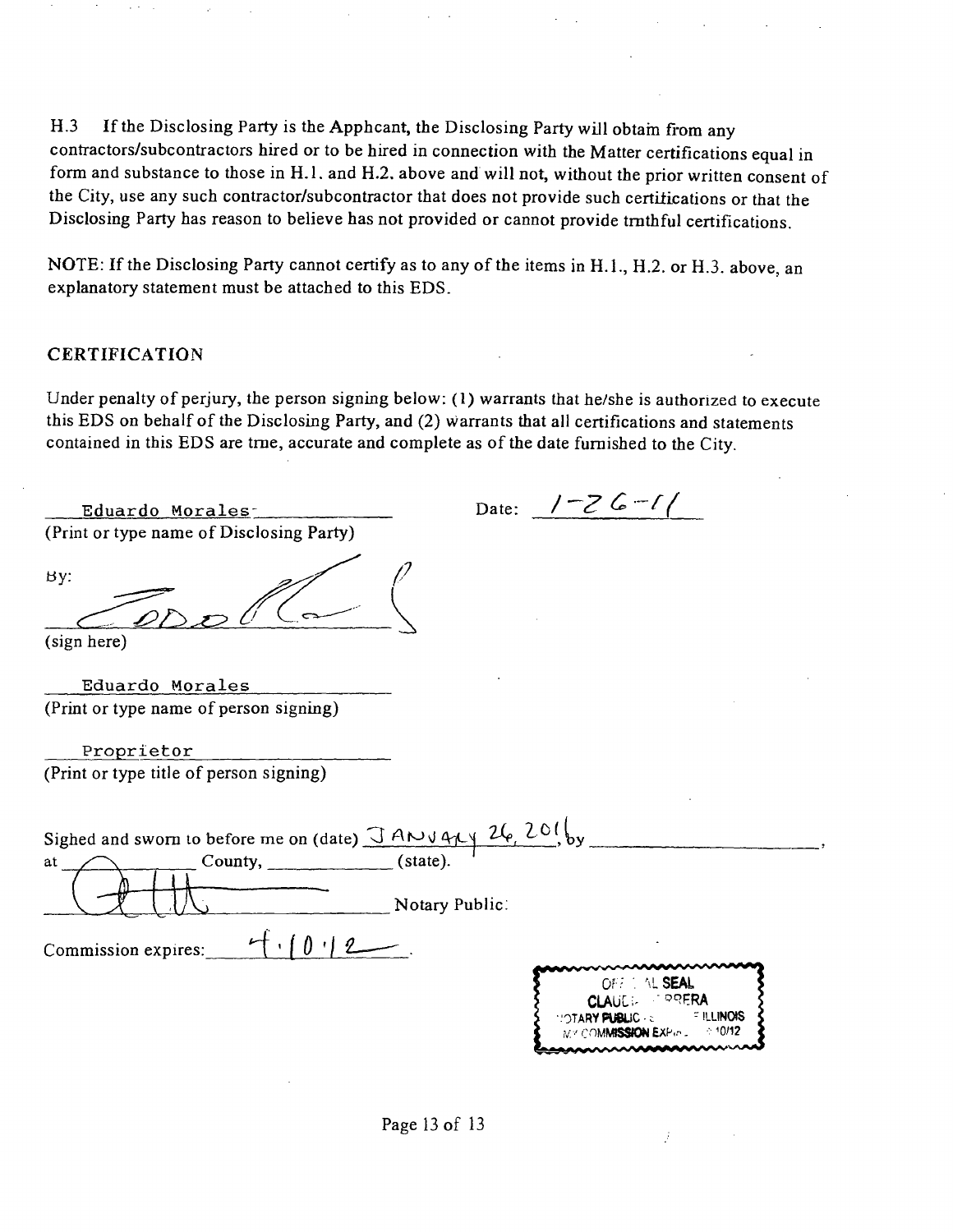#### CITY OF CHICAGO ECONOMIC DISCLOSURE STATEMENT AND AFFIDAVIT APPENDIX A

 $\mathcal{L}^{\text{max}}$ 

#### FAMILIAL RELATIONSHIPS WITH ELECTED CITY OFFICIALS AND DEPARTMENT HEADS

This Appendix is te be completed only by (a) the Apphcant, and (b) any legal entity which has a direct ownership interest in the Applicant exceeding 7.5 percent. It is not to be completed by any legal entity which has only an indirect ownership interest in the Applicant.

Under Municipal Code Section 2-154-015, the Disclosing Party must disclose whether such Disclosing Party or any "Applicable Party" or any Spouse or Domestic Partner thereof currently has a "familial relationship" with any elected city official or department head. A "famihal relationship" exists if, as of the date this EDS is signed, the Disclosing Party or any "Applicable Party" or any Spouse or Domestic Partner thereof is related, by blood or adoption, to the mayor, any alderman, the city clerk, the city treasurer or any city department head as parent, child, brother or sister, aunt or uncle, niece or nephew, grandparent, grandchild, father-in-law, mother-in-law, son-in-law, daughter-in-law, stepfather or stepmother, stepson or stepdaughter, stepbrother or stepsister or half-brother or half-sister.

"Apphcable Party" means (1) ali corporate officers of the Disclosing Party, if the Disclosing Party is a corporation; all partners of the Disclosing Party, if the Disclosing Party is a general partnership; all general partners and limited partners of the Disclosing Party, if the Disclosiag Party is a limited partnership; all managers, managing members and members of the Disclosing Party, if the Disclosing Party is a limited liability company; (2) all principal officers of the Disclosing Party; and (3) any person having more than a 7.5 percent ownership interest in the Disclosing Party. "Principal officers" means the president, chief operating officer, executive director, chief financial officer, treasurer or secretary of a legal entity or any person exercising similar authority.

Does the Disclosing Party or any "Apphcable Party" or any Spouse or Domestic Partner thereof currentiy have a "familial relationship" with an elected city official or department head?

 $[$   $]$   $Y$ es  $]$   $]$   $Y$ es  $]$   $]$   $N$ o

If yes, please identify below  $(1)$  the name and titie of such person,  $(2)$  the name of the legal entity to which such person is connected;  $(3)$  the name and title of the elected city official or department head to whom such person has a familial relationship, and (4) the precise nature of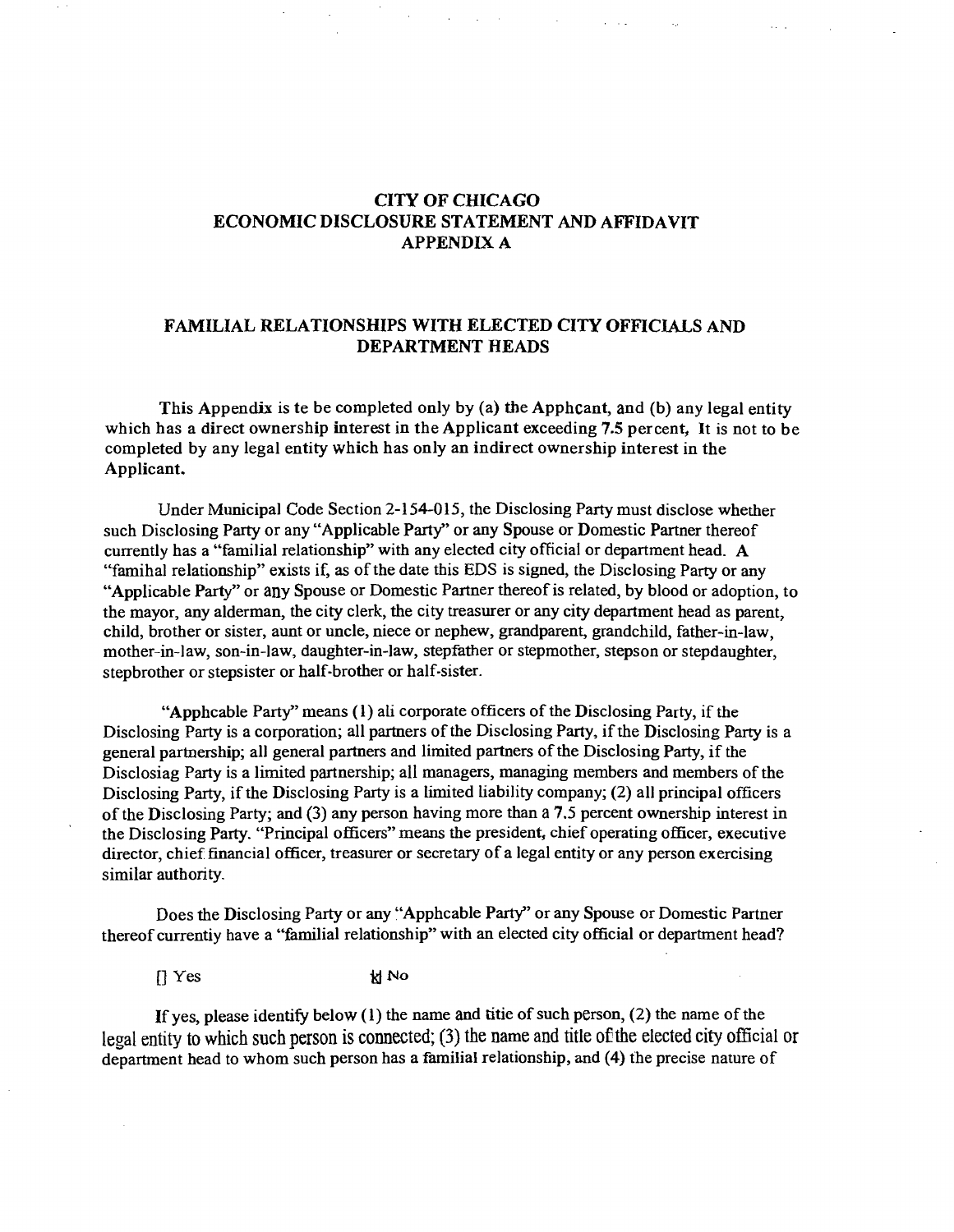such familial relationship.

#### CERTIFICATION

Under penalty of perjury, the person signing below; (1) warrants that he/she is authorized to execute this EDS on behalf of the Disclosing Party, and (2) warrants that all certifications and statements contained in this EDS are tme, accurate and complete as of the date fumished to the City.

Eduardo Morales (Print or type name of Disclosing Party) **BV** (Sign here)

*Date: Z 0 ^* 

Eduardo Morales (Print or type name of person signing)

Proprietor (Print or type title of person signing)

| Signed and swom to before me on (date) $\sqrt{A}$ $\sqrt{A}$ $\sqrt{A}$ $\sqrt{A}$ $\sqrt{A}$ $\sqrt{A}$ $\sqrt{B}$ | bv                                                                                                             |
|---------------------------------------------------------------------------------------------------------------------|----------------------------------------------------------------------------------------------------------------|
| (State).<br>County,<br><b>at</b>                                                                                    |                                                                                                                |
| Notary Pubhc.                                                                                                       |                                                                                                                |
| Commission expires:                                                                                                 | <b>OFFICIAL</b><br><b>CLAUDIA HERREST</b><br>NOTARY PUBLIC - STATE OF ILLINOTE<br>MY COMMISSION EXPIRES DAMONS |